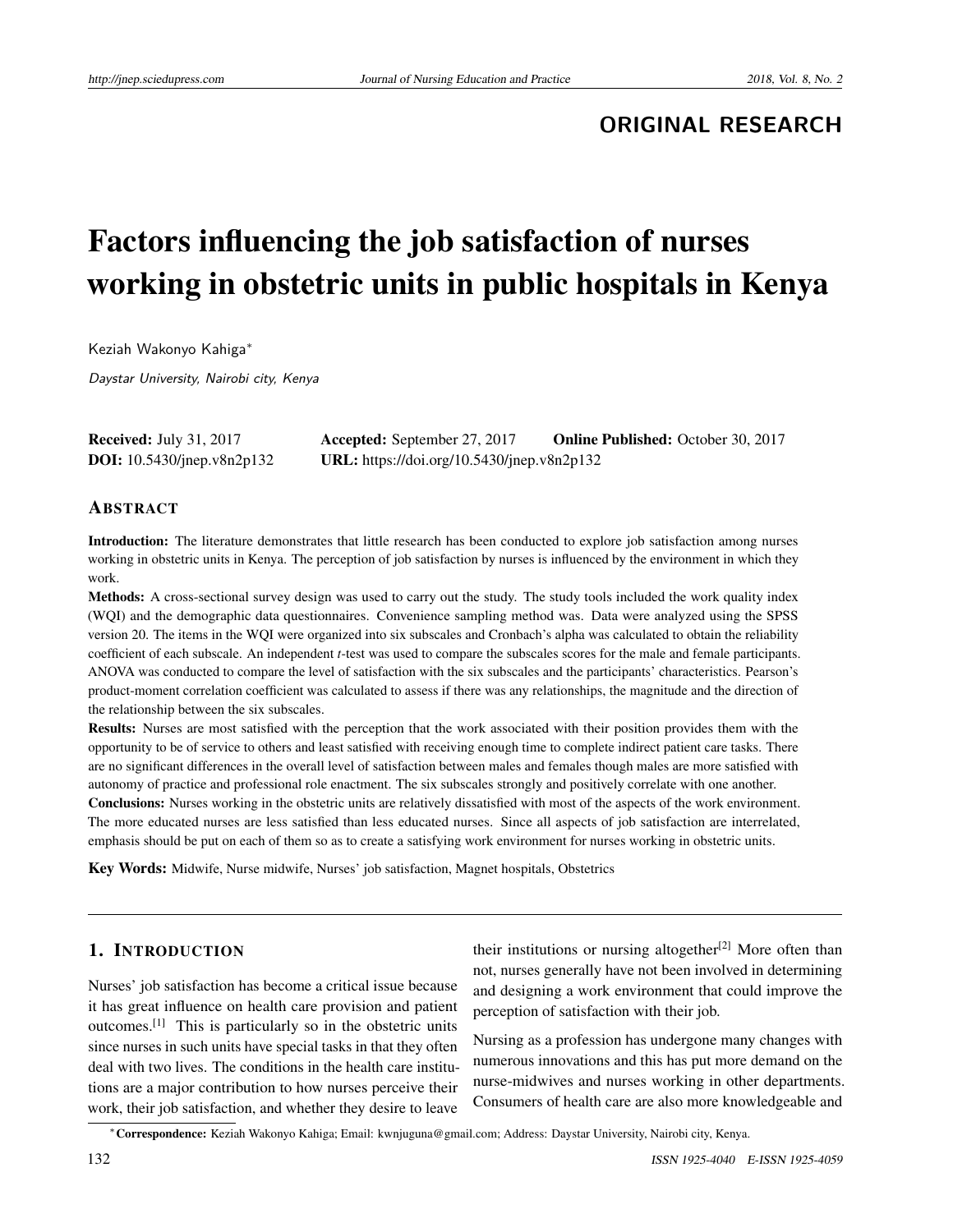more sensitivity is required when dealing with them. This means that the factors that satisfied nurses decades ago do not necessarily satisfy today's nurse. It is therefore imperative to involve the nurses and have them identify the factors in the institutions where they work and that they perceive to create job satisfaction.

Good working conditions that supports work effectiveness create job satisfaction and dedication and potentially result in fewer turnovers and more nurses' retention. The perennial shortage of nurses can be attributed to poor and inefficient working conditions which is a worldwide problem having an impact on the financial performance and efficient operations of an organization and the quality of care delivered to patients.[\[3\]](#page-14-2) However, this applies to nursing generally and not specifically to nurse midwives and neonatal nurses. This study sought to explore the factors that nurses working in obstetric units associate with their job satisfaction.

## 1.1 Research objectives

- To explore the factors that influence the job satisfaction of nurses working in the obstetric units in public hospitals in Kenya.
- To examine the relationship between nurses' age, gender, work experience and professional experience with their job satisfaction.

#### 1.2 Theoretical framework

The study utilized the Herzberg theory of motivation as the theoretical framework which states that the intrinsic and extrinsic factors motivate the individual to satisfy their own needs. This theory was developed following a study of 200 engineers and accountants from 9 different companies.<sup>[\[4\]](#page-14-3)</sup> It established that the factors that cause satisfaction and presumably motivation factors were different from those causing job dissatisfaction.

## 2. METHODS

#### 2.1 Design

The researcher used a cross-sectional survey design to explore the factors influencing the job satisfaction of nurses working in obstetric units in two public hospitals in Kenya, Africa. Cross-sectional studies examine data at one point in time, that is, data collected on only one occasion with the same subjects rather than with the same subjects at several time points.<sup>[\[5,](#page-14-4) [6\]](#page-14-5)</sup> The design also involves the collection of data from groups of people who are at different stages of their experience of a particular phenomenon.<sup>[\[7\]](#page-14-6)</sup> Data were collected about demographic characteristics like gender age, professional qualification and work experience of the nurses working in obstetrics units with different aspects of the work

environment. A cross-sectional study is efficient and economical which is also one of the reasons the design was chosen. Also, there was no need to worry about subjects dropping out during the course of the study. However, there are challenges in inferring changes and trends over time using this.<sup>[\[5,](#page-14-4) [6\]](#page-14-5)</sup> The Survey collected data regarding nurses' actions, knowledge, intentions, opinions and attitudes by means of self-report.<sup>[\[6,](#page-14-5)[8\]](#page-14-7)</sup>

## 2.2 Study setting

Data were collected from the obstetric departments of two public hospitals in Kenya. One hospital was at level five and had a bed capacity of 265; while the other was at level four and had a bed capacity of 316. The obstetric units are composed of the ante-natal, labour, postnatal and newborn subunits. Of the nurses working in these units, 65% of them are diploma holders, 30% are certificate holders and 5% are degree holders.[\[9,](#page-14-8) [10\]](#page-14-9)

## 2.3 Data collection tools

The researcher used the work quality index (WQI) tool which was developed in order to assess the job satisfaction of nurses who worked in acute care settings.<sup>[\[11\]](#page-14-10)</sup> The tool comprises 38 items organized into six subscales that measure nurses' satisfaction with their work environment as well as with the job properties of autonomy, work worth, professional relationships, role enactment and benefits measured on a scale of 1-7 with 1 being not satisfied and 7 being satisfied. It is valid, reliable and easy to use instrument with a correlation coefficient of  $0.94$ .<sup>[\[11\]](#page-14-10)</sup> A demographic questionnaire was designed to obtain data on gender, age, professional qualification, years of nursing experience and years of experience in the obstetric units. The researcher assessed the face and content validity of the demographic questionnaire a pilot study and peer reviewing where the questionnaires were given to nurse researchers with research experience to comment on the extent to which the questionnaire met the research objectives.

#### 2.4 Data collection method

Data were collected from the obstetric department of two public hospitals. They were collected for two weeks during the morning and the afternoon shifts so as to target all the nurses on duty during those shifts. The researcher was not known to the participants therefore there was no chance of the researcher influencing the study results. Two research assistants who had no background in nursing together with the researcher helped in explaining the information sheet to the participants and later they distributed the questionnaires. These assistants were first trained on the data collection procedures to ensure they understood the data collection tools and the data collection method.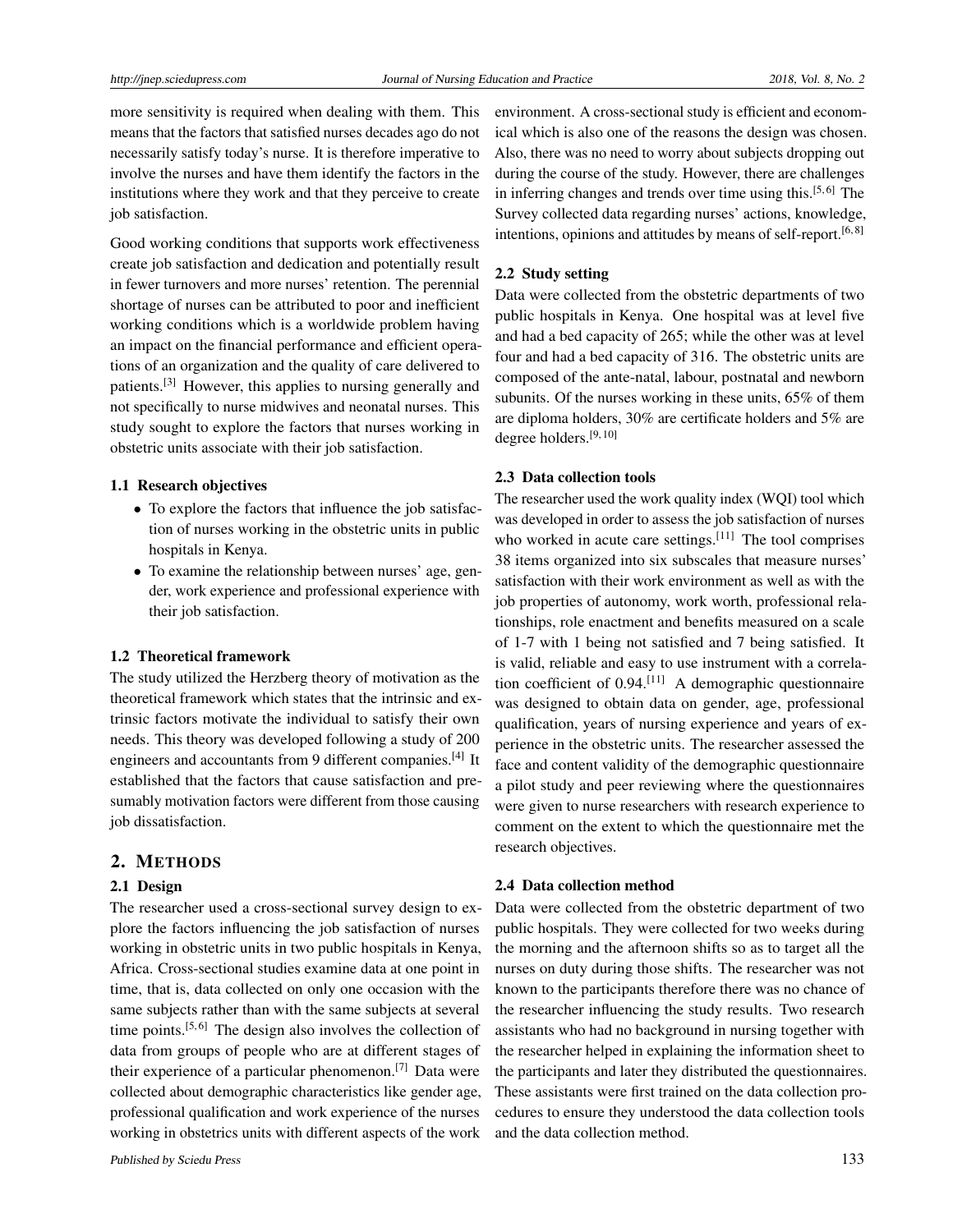## 2.5 Research ethics

Ethical approval was sought from the University of Dundee and the University of Eastern Africa, Baraton. Authority to carry out the research was sought from the National Council of Science and Technology, Kenya and from the hospital administration. Each participant was also provided with an information sheet detailing the purpose of the study, the right to choose to or not to participate and the right to withdraw at any time. Participants were assured of confidentiality and anonymity was ensured by avoiding use of their names but instead the questionnaires were coded. Each consenting participant was provided with a consent form and requested to sign as a sign of consent.

## 2.6 Inclusion and exclusion criteria

The participants were all trained nurses working in the obstetric units in two public hospitals. They had trained at either certificate, diploma or degree level. They had to be working in these units and had to be on duty at the time of data collection.

## 2.7 Recruitment and sampling

Convenience sampling was used as every nurse on duty during the shifts over the two weeks was included in the sample. In convenience sampling subjects are picked because of their easy accessibility and proximity to the researcher. The problem with this sampling method is sampling bias, the sample is not representative of the entire population and it is not possible to generalize and make inference about the entire population resulting in a low external validity of the study.

## 2.8 Data analysis

A codebook was prepared and the responses in the demographic questionnaire were coded using the SPSS version 20. Data entry and cleaning was then undertaken. The quantitative data obtained from the questionnaire was analyzed using descriptive statistics. This involved the use of frequencies, percentages, mean and standard deviation and range. Descriptive statistical techniques reduce data to manageable proportions by summarizing them and they also describe various characteristics of the data under study.<sup>[\[5\]](#page-14-4)</sup>

The items in the Work Quality Index questionnaire were organized into six subscales which included the professional work environment, autonomy of practice, work worth to self and others, professional relationships, professional role enactment and benefits. The individual items that were in each scale are as shown in Table 1.

## 3. FINDINGS

## 3.1 Response rate

Out of the 81 questionnaires that were distributed, 67 were returned. However, only 62 of them were used for data analysis as two of them had the participants only completing the demographic data and three of them had the participants circling all the options in the WQI questionnaire.

## 3.2 Demographic of participants

There were more female nurses ( $n = 55$ ; 88.7%) than male nurses ( $n = 7$ ; 11.3%) (see Table 2). Most participants were in the 36-45 years age group ( $n = 29$ ; 46.8%), followed by those who were above 45 years ( $n = 17$ ; 27.4%), then those who were 25-35 years ( $n = 12$ ; 19.4%), and the least were those aged below 25 years ( $n = 4$ ; 6.5%). Most of the nurses were diploma holders ( $n = 49$ ; 79%). Those trained at the certificate level were 7 (11.3%) and those trained at the degree level were the minority at 6 (9.7%). Thirty two of the nurses (51.6%) had worked as nurses for 10-20 years, 17 of them (27.4%) had worked for > 20 years. Those who had worked for  $< 10$  years were 13 (21%). Twenty three of the nurses (37.1%) had worked for between 10 and 20 years which corresponded with the highest number that had worked as nurses. 30 (48.4%) of them had worked for < 10 years and 9  $(14.5\%)$  had worked for  $> 20$  years in the obstetric units (see Table 2).

## 3.3 Age of respondents

Most of the respondents were 36-45 years old (see Figure 1).

## 3.4 Job satisfaction levels on the questionnaire items

From the individual items (see Table 3), the nurses were most satisfied with the perception that the work associated with their position provides them with the opportunity to be of service to others  $(M = 5.3, SD = 1.5)$ . They were satisfied with their own sense of achievement ( $M = 4.5$ ,  $SD = 2.7$ ), having a variety of clinical challenges  $(M = 4.4, SD = 1.4)$ , and having adequate in-service opportunities  $(M = 4.1, SD =$ 1.4). Adequate vacation, adequate sick leave, good working relationship with peers and making contribution to the profession had a satisfaction level of 4 with a standard deviation of 1.4, 1.4, 1.5 and 1.3 respectfully (see Table 3). However, the nurses were dissatisfied with some items that scored low on the satisfaction scale. These included receiving enough time to complete indirect patient care tasks  $(M = 2, SD =$ 1.1), adequate funding for health care cover  $(M = 2.1, SD)$  $= 1.3$ ), satisfactory salary (M = 2.2, SD = 1.3), support for work from nurses on other shifts  $(M = 2.3, SD = 1.2)$  and receiving adequate respect from nurses in other shifts  $(M =$  $2.3, SD = 1.4$ ).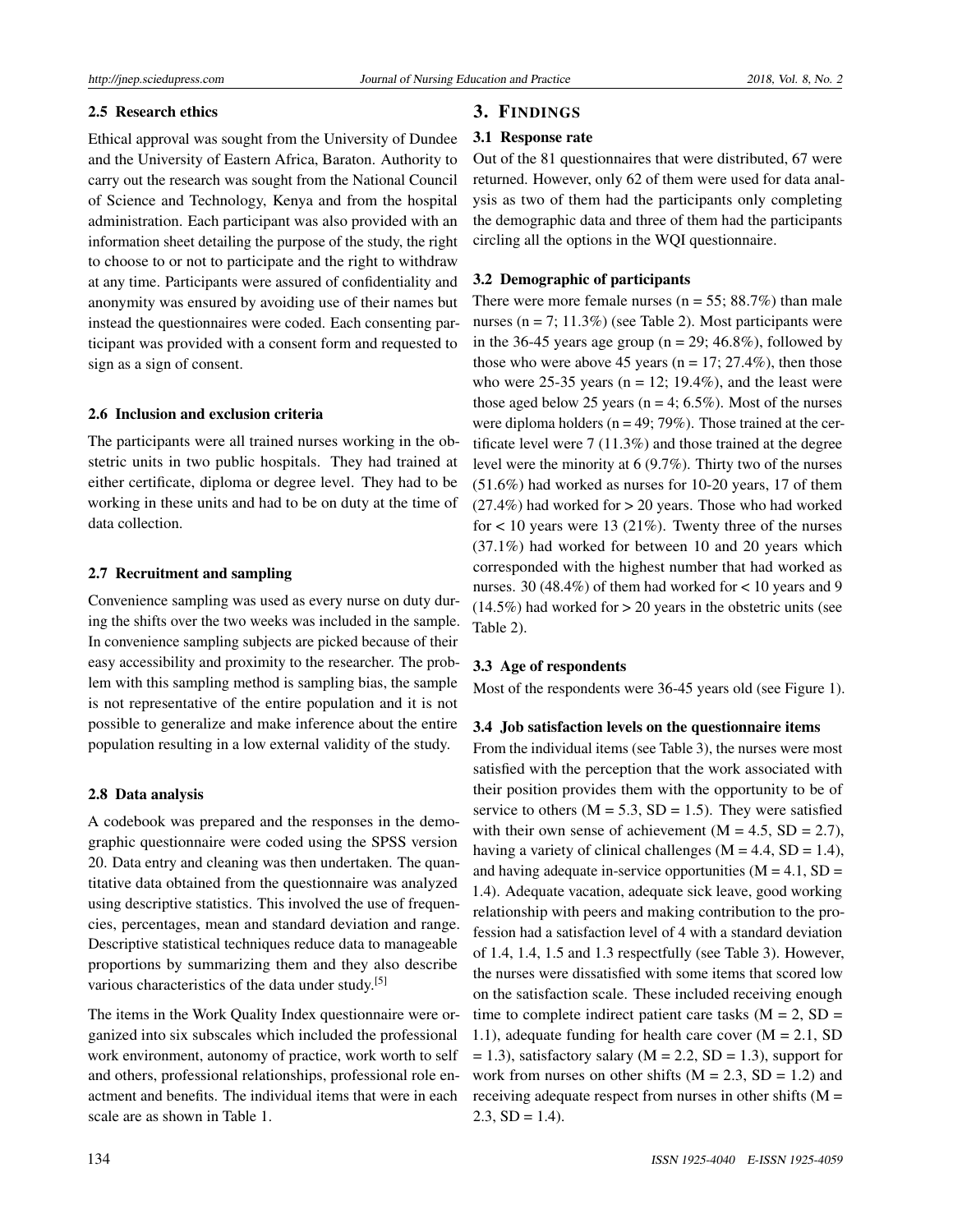| <b>Subscale</b>         | <b>Number</b> | Individual items making up the subscale                                                                          |
|-------------------------|---------------|------------------------------------------------------------------------------------------------------------------|
|                         | 2.03          | You receive adequate praise for work well done from nursing administration                                       |
|                         | 4.07          | The nursing practice environment allows opportunities to receive adequate respect from nurses in other units     |
|                         | 5.01          | The hospital organizational structure allows you to have a voice in policy making for nursing services           |
| Professional<br>work    | 5.02          | The hospital organizational structure allows you to have a voice in overall hospital policy making               |
| environment             | 5.03          | The hospital organizational structure facilitates patient care                                                   |
|                         | 8.02          | Nursing service provides adequate opportunities for advancement                                                  |
|                         | 9.01          | Your job offers opportunity for professional growth                                                              |
|                         | 9.08          | Your job offers adequate in-service opportunities                                                                |
|                         | 4.01          | The nurse practice environment allows you to make autonomous nursing care decisions                              |
| Autonomy of<br>practice | 4.02          | The nurse practice environment allows you to be fully accountable for nursing care decisions                     |
|                         | 4.03          | The nurse practice environment encourages you to make adjustments in your nursing practice to suit patient needs |
|                         | 4.04          | The nurse practice environment Provides a stimulating intellectual environment                                   |
|                         | 4.06          | The nurse practice environment Promotes a high level of clinical competence in your unit                         |
| Work worth              | 1.01          | The work associated with your position allows you to make contribution to the hospital                           |
| to self and             | 1.02          | The work associated with your position allows you to make contribution to the profession                         |
| others                  | 1.03          | The work associated with your position allows you to make contribution to your own sense of achievement          |
|                         | 3.01          | The work associated with your position provides you with opportunity to use a full range of nursing skills       |
|                         | 2.01          | You receive adequate praise for work well done from your peers                                                   |
|                         | 2.02          | You receive adequate praise for work well done from hospital physicians                                          |
|                         | 6.03          | You receive support for your work from nurses on other shifts                                                    |
| Professional            | 6.04          | You receive support from your peers for your nursing decisions                                                   |
| relationships           | 6.05          | You receive support from physicians for your nursing decisions                                                   |
|                         | 7.01          | Good working relationships exist between you and your supervisor                                                 |
|                         | 7.02          | Good working relationships exist between you and your peers                                                      |
|                         | 7.03          | Good working relationships exist between you and physicians                                                      |
|                         | 3.02          | The work associated with your position provides you with a variety of clinical challenges                        |
| Professional            | 3.03          | The work associated with your position provides you with the opportunity to be of service to others              |
| role                    | 4.05          | The nursing practice environment Provides time to engage in research if you want                                 |
| enactment               | 6.01          | You receive enough time to complete patient Physical care tasks                                                  |
|                         | 6.02          | You receive enough time to complete indirect patient care tasks                                                  |
|                         | 8.02          | Nursing service gives clear direction about advancement                                                          |
|                         | 8.03          | Nursing service decides advancement for nurses fairly                                                            |
|                         | 9.02          | Your job offers satisfactory salary                                                                              |
| <b>Benefits</b>         | 9.03          | Your job offers adequate funding for health care cover                                                           |
|                         | 9.04          | Your job offers adequate additional financial benefits other than salary                                         |
|                         | 9.05          | Your job offers a satisfactory work hour pattern                                                                 |
|                         | 9.06          | Your job offers adequate vacation                                                                                |
|                         | 9.07          | Your job offers adequate sick leave                                                                              |

#### Table 1. Main subscales for job satisfaction from the WQI questionnaire

## 3.5 Satisfaction with main subscales

Nurses experienced the highest satisfaction with work worth to self and others which had a mean score of 3.93 (SD = 1.28). This was notably still far from the highest score on the questionnaire which was 7. The rest of the scores in decreasing order were professional role enactment  $(M = 3.29, SD)$  $= 0.93$ ), benefits (M = 3.05, SD = 0.97), professional work environment ( $M = 2.97$ ,  $SD = 1.14$ ), autonomy of practice  $(M = 2.95, SD = 1.27)$  and professional relationships  $(M = 1.29)$  $2.90$ , SD = 1.19) (see Table 4). The tool (WQI) had a reliability coefficient of 0.93. The individual subscales also had high reliability coefficients which were: professional work environment (0.90), autonomy of practice (0.95), work worth to self and others (0.93), professional relationships  $(0.72)$ ,  $= 1.36$ ,  $p = .350$ , 2-tailed) and benefits male (M = 3.14, SD)

professional role enactment (0.80) and benefits (0.83).

## 3.6 Comparison between job satisfaction and nurses demographic characteristics

## 3.6.1 *Comparison between gender and satisfaction with main subscales*

There were no significant differences in satisfaction with: professional work environment scores for males  $(M = 3.49)$ , SD = 1.42) and females (M = 2.92, SD = 1.10; *t* [59] = 1.26,  $p = .130$ , 2-tailed); work worth to self and others male (M = 4.43, SD = 1.49) and females (M = 3.88, SD = 1.27; *t* [59] = 1.07, *p* = .790, 2-tailed); professional relationships male (M = 3.49, SD = 1.40) and females (M = 2.84, SD = 1.16; *t* [59]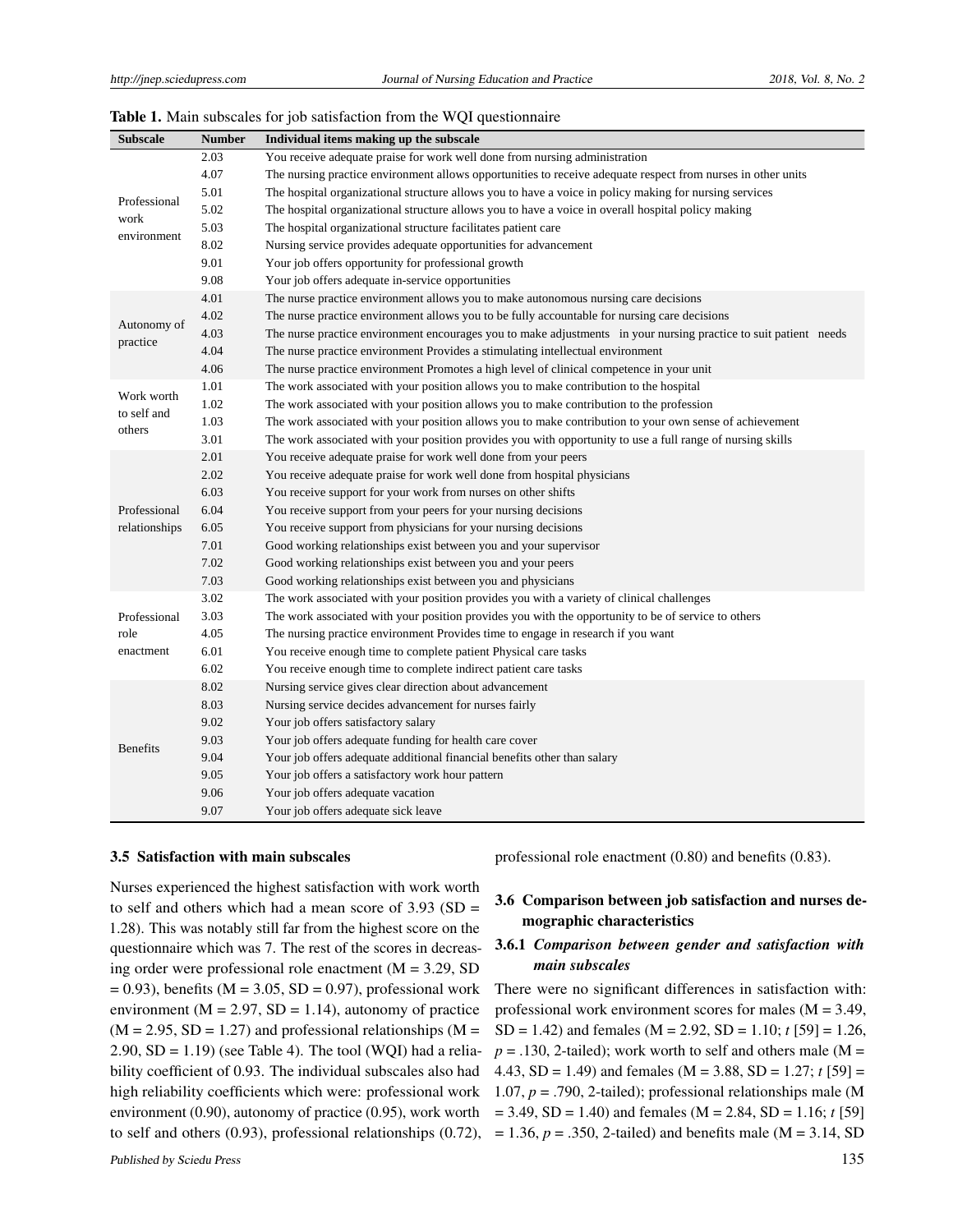= 1.29) and females (M = 3.04, SD = 0.94; *t* [59] = 0.27, *p* = .247, 2-tailed) (see Table 5).

|  | Table 2. Demographics of participants |  |  |  |
|--|---------------------------------------|--|--|--|
|--|---------------------------------------|--|--|--|

| <b>Baseline Characteristics</b>                       | Freq.          | $\frac{0}{0}$ |
|-------------------------------------------------------|----------------|---------------|
| <b>Sex</b>                                            |                |               |
| Male                                                  | 7              | 11.3          |
| Female                                                | 55             | 88.7          |
| <b>Age in Years</b>                                   |                |               |
| < 25                                                  | $\overline{4}$ | 6.5           |
| $25 - 35$                                             | 12             | 19.4          |
| $36 - 45$                                             | 29             | 46.8          |
| $45+$                                                 | 17             | 27.4          |
| <b>Professional qualification</b>                     |                |               |
| Certificate level (ECN/ECHN)                          | 7              | 11.3          |
| Diploma level (KRN/KRM/KRCHN)                         | 49             | 79.0          |
| Degree level (BSC (N)                                 | 6              | 9.7           |
| How long have you worked as a nurse (in years)        |                |               |
| < 10                                                  | 13             | 2.1           |
| $10 - 20$                                             | 32             | 51.6          |
| > 20                                                  | 17             | 27.4          |
| How long have you worked in obstetric unit (in years) |                |               |
| < 10                                                  | 30             | 48.4          |
| $10 - 20$                                             | 23             | 37.1          |
| >20                                                   | 9              | 14.5          |



Figure 1. A pie chart illustrating the age of the respondents

However, there were significant differences in scores for males and for females when compared against autonomy of practice (see Figure 2) and professional role enactment (see Figure 3) with males scoring significantly higher than females. Against autonomy of practice, the scores were: male (M = 3.54, SD = 1.78) and females (M = 2.90, SD = 1.18; *t*  $(59) = 0.93$ ,  $p = .03$ , 2-tailed) and against professional role enactment, the scores were: male  $(M = 3.80, SD = 1.31)$  and females (M = 3.24, SD = 0.87; *t* (59) = 1.11, *p* = .03, 2-tailed)

(see Table 5). The magnitude of the differences in the means for autonomy (mean difference = .64,  $95\%$  CI: -1.00 to 2.30) was very small (eta squared  $= .01$ ). The magnitude of the differences in the means for professional role enactment (mean difference = .56,  $95\%$  CI: -0.65 to 1.78) was very small (eta squared  $= .02$ ).

The male nurses were significantly more satisfied with autonomy of practice than the female nurses (see Figure 2).

The satisfaction with the professional role enactment was more significant for males than the female nurses (see Figure 3).

## 3.6.2 *Comparison between age and satisfaction with the main subscales*

The difference in satisfaction with professional work environment and benefits for the four groups was not found to be statically significant (see Table 6). Participants who were above 45 years were significantly more satisfied with autonomy of practice, professional relationships and professional role enactment than those who were below 25 years. Those who were above 45 years were also significantly more satisfied with work worth to self and others than all the other younger age groups. Participants who were < 25 years, 25- 35 years and 36-45 years did not differ significantly in their satisfaction with any of the subscales.

The older nurses were significantly more satisfied with professional relationships (see Figure 4).

## 3.6.3 *Comparison between the main subscales and professional qualifications*

The difference in the level of satisfaction with benefits for all the three groups was not found to be statistically significant. However, the certificate holders were significantly more satisfied with professional work environment, autonomy of practice, work worth to self and others (see Table 7) and professional relationships (see Table 7) than both the diploma and the degree holders. The certificate holders were significantly more satisfied with professional role enactment than the diploma holders but not significantly more than the degree holders. Notably, the degree and the diploma holders did not differ significantly in their satisfaction with any of the subscales (see Table 7). The actual differences as indicated by the eta squared were: professional work environment (.19), autonomy of practice (.25), work worth to self and others (.19), professional relationships (.19) and professional role enactment (.13).

## 3.6.4 *Comparison between the main subscale and years of experience in nursing*

The participants who had worked for  $> 20$  years as nurses were significantly more satisfied with autonomy of practice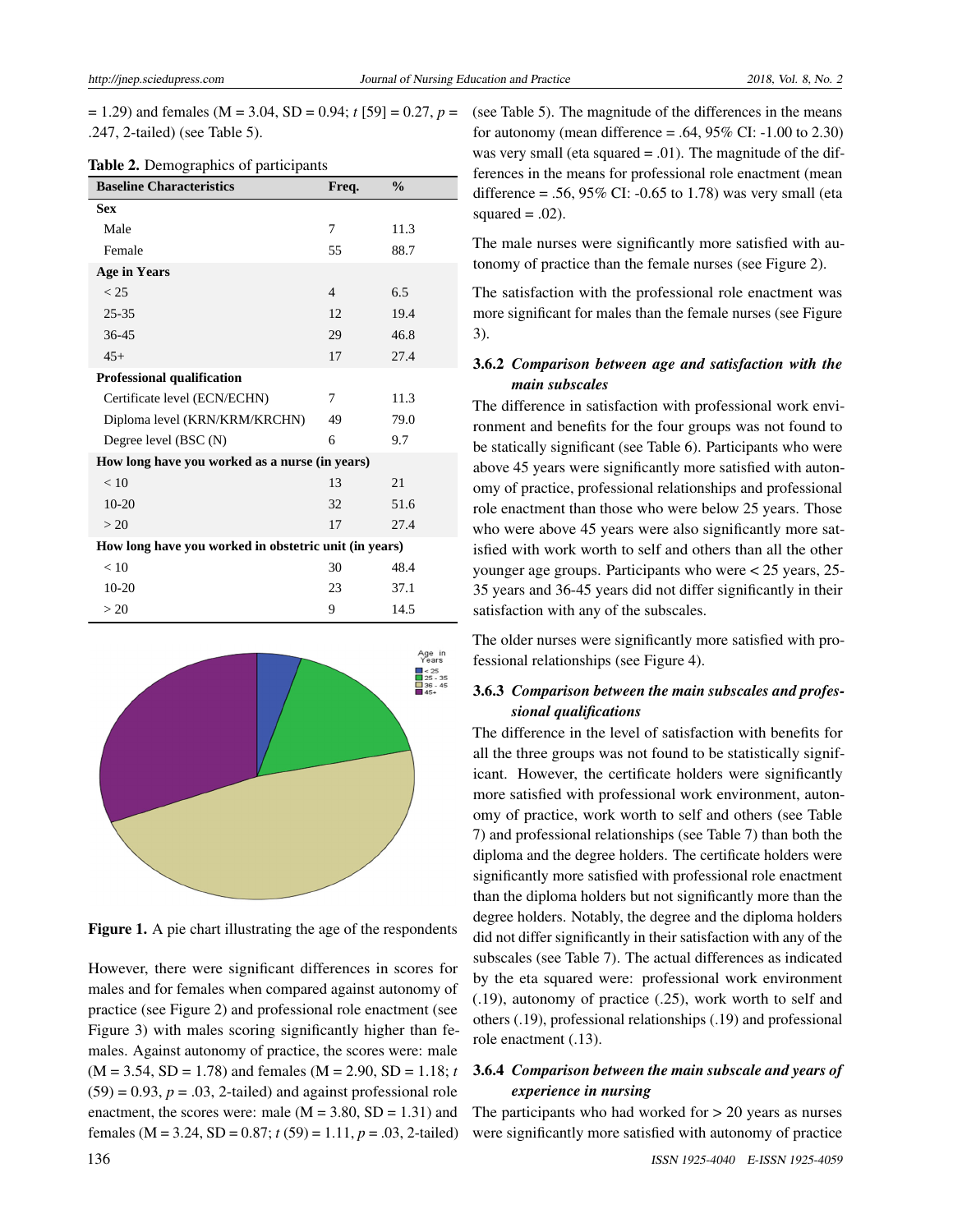and work worth to self and others than those who had worked for < 10 years and 10-20 years (see Table 8). However those who had worked for < 10 years did not differ significantly with those who had been nurses for between 10 and 20 years in their level of satisfaction. Similarly, the participants who had worked for > 20 were significantly more satisfied with professional relationships and professional role enactment than those who had worked for  $< 10$  years. The actual differences were quite large for the autonomy of practice (eta squared  $=$  .15), work worth to self and others (eta squared  $=$ .20) and professional role enactment (eta squared = .14) subscales but moderately large for the professional relationships subscale (eta squared  $= .11$ ).

Table 3. Job Satisfaction Levels on the questionnaire items

| You receive adequate praise for work well done from nursing administration<br>2.4<br>1.6<br>The nursing practice environment allows opportunities to receive adequate respect from nurses in other units<br>2.3<br>1.4<br>The hospital organizational structure allows you to have a voice in policy making for nursing services<br>2.3<br>1.4<br>Professional<br>The hospital organizational structure allows you to have a voice in overall hospital policy making<br>2.5<br>1.6<br>work<br>The hospital organizational structure facilitates patient care<br>2.8<br>1.5<br>environment<br>Nursing service provides adequate opportunities for advancement<br>2.8<br>1.6<br>3.8<br>Your job offers opportunity for professional growth<br>1.6<br>Your job offers adequate in-service opportunities<br>4.1<br>1.4<br>The nurse practice environment allows you to make autonomous nursing care decisions<br>3.4<br>1.6<br>2.8<br>The nurse practice environment allows you to be fully accountable for nursing care decisions<br>1.4<br>Autonomy<br>The nurse practice environment encourages you to make adjustments in your nursing practice to suit patient needs<br>2.6<br>1.3<br>of practice<br>The nurse practice environment provides a stimulating intellectual environment<br>3.3<br>1.3<br>2.6<br>The nurse practice environment promotes a high level of clinical competence in your unit<br>1.4<br>The work associated with your position allows you to make contribution to the hospital<br>3.6<br>1.2<br>Work worth<br>4.0<br>1.3 |
|--------------------------------------------------------------------------------------------------------------------------------------------------------------------------------------------------------------------------------------------------------------------------------------------------------------------------------------------------------------------------------------------------------------------------------------------------------------------------------------------------------------------------------------------------------------------------------------------------------------------------------------------------------------------------------------------------------------------------------------------------------------------------------------------------------------------------------------------------------------------------------------------------------------------------------------------------------------------------------------------------------------------------------------------------------------------------------------------------------------------------------------------------------------------------------------------------------------------------------------------------------------------------------------------------------------------------------------------------------------------------------------------------------------------------------------------------------------------------------------------------------------------------------------------------|
|                                                                                                                                                                                                                                                                                                                                                                                                                                                                                                                                                                                                                                                                                                                                                                                                                                                                                                                                                                                                                                                                                                                                                                                                                                                                                                                                                                                                                                                                                                                                                  |
|                                                                                                                                                                                                                                                                                                                                                                                                                                                                                                                                                                                                                                                                                                                                                                                                                                                                                                                                                                                                                                                                                                                                                                                                                                                                                                                                                                                                                                                                                                                                                  |
|                                                                                                                                                                                                                                                                                                                                                                                                                                                                                                                                                                                                                                                                                                                                                                                                                                                                                                                                                                                                                                                                                                                                                                                                                                                                                                                                                                                                                                                                                                                                                  |
|                                                                                                                                                                                                                                                                                                                                                                                                                                                                                                                                                                                                                                                                                                                                                                                                                                                                                                                                                                                                                                                                                                                                                                                                                                                                                                                                                                                                                                                                                                                                                  |
|                                                                                                                                                                                                                                                                                                                                                                                                                                                                                                                                                                                                                                                                                                                                                                                                                                                                                                                                                                                                                                                                                                                                                                                                                                                                                                                                                                                                                                                                                                                                                  |
|                                                                                                                                                                                                                                                                                                                                                                                                                                                                                                                                                                                                                                                                                                                                                                                                                                                                                                                                                                                                                                                                                                                                                                                                                                                                                                                                                                                                                                                                                                                                                  |
|                                                                                                                                                                                                                                                                                                                                                                                                                                                                                                                                                                                                                                                                                                                                                                                                                                                                                                                                                                                                                                                                                                                                                                                                                                                                                                                                                                                                                                                                                                                                                  |
|                                                                                                                                                                                                                                                                                                                                                                                                                                                                                                                                                                                                                                                                                                                                                                                                                                                                                                                                                                                                                                                                                                                                                                                                                                                                                                                                                                                                                                                                                                                                                  |
|                                                                                                                                                                                                                                                                                                                                                                                                                                                                                                                                                                                                                                                                                                                                                                                                                                                                                                                                                                                                                                                                                                                                                                                                                                                                                                                                                                                                                                                                                                                                                  |
|                                                                                                                                                                                                                                                                                                                                                                                                                                                                                                                                                                                                                                                                                                                                                                                                                                                                                                                                                                                                                                                                                                                                                                                                                                                                                                                                                                                                                                                                                                                                                  |
|                                                                                                                                                                                                                                                                                                                                                                                                                                                                                                                                                                                                                                                                                                                                                                                                                                                                                                                                                                                                                                                                                                                                                                                                                                                                                                                                                                                                                                                                                                                                                  |
|                                                                                                                                                                                                                                                                                                                                                                                                                                                                                                                                                                                                                                                                                                                                                                                                                                                                                                                                                                                                                                                                                                                                                                                                                                                                                                                                                                                                                                                                                                                                                  |
|                                                                                                                                                                                                                                                                                                                                                                                                                                                                                                                                                                                                                                                                                                                                                                                                                                                                                                                                                                                                                                                                                                                                                                                                                                                                                                                                                                                                                                                                                                                                                  |
|                                                                                                                                                                                                                                                                                                                                                                                                                                                                                                                                                                                                                                                                                                                                                                                                                                                                                                                                                                                                                                                                                                                                                                                                                                                                                                                                                                                                                                                                                                                                                  |
| The work associated with your position allows you to make contribution to the profession                                                                                                                                                                                                                                                                                                                                                                                                                                                                                                                                                                                                                                                                                                                                                                                                                                                                                                                                                                                                                                                                                                                                                                                                                                                                                                                                                                                                                                                         |
| to self and<br>2.7<br>The work associated with your position allows you to make contribution to your own sense of achievement<br>4.5                                                                                                                                                                                                                                                                                                                                                                                                                                                                                                                                                                                                                                                                                                                                                                                                                                                                                                                                                                                                                                                                                                                                                                                                                                                                                                                                                                                                             |
| others<br>3.9<br>1.5<br>The work associated with your position provides you with opportunity to use a full range of nursing skills                                                                                                                                                                                                                                                                                                                                                                                                                                                                                                                                                                                                                                                                                                                                                                                                                                                                                                                                                                                                                                                                                                                                                                                                                                                                                                                                                                                                               |
| You receive adequate praise for work well done from your peers<br>3.3<br>1.7                                                                                                                                                                                                                                                                                                                                                                                                                                                                                                                                                                                                                                                                                                                                                                                                                                                                                                                                                                                                                                                                                                                                                                                                                                                                                                                                                                                                                                                                     |
| You receive adequate praise for work well done from hospital physicians<br>2.5<br>1.6                                                                                                                                                                                                                                                                                                                                                                                                                                                                                                                                                                                                                                                                                                                                                                                                                                                                                                                                                                                                                                                                                                                                                                                                                                                                                                                                                                                                                                                            |
| 2.3<br>1.2<br>You receive support for your work from nurses on other shifts                                                                                                                                                                                                                                                                                                                                                                                                                                                                                                                                                                                                                                                                                                                                                                                                                                                                                                                                                                                                                                                                                                                                                                                                                                                                                                                                                                                                                                                                      |
| You receive support from your peers for your nursing decisions<br>3.8<br>Professional<br>1.7                                                                                                                                                                                                                                                                                                                                                                                                                                                                                                                                                                                                                                                                                                                                                                                                                                                                                                                                                                                                                                                                                                                                                                                                                                                                                                                                                                                                                                                     |
| relationships<br>You receive support from physicians for your nursing decisions<br>2.6<br>1.4                                                                                                                                                                                                                                                                                                                                                                                                                                                                                                                                                                                                                                                                                                                                                                                                                                                                                                                                                                                                                                                                                                                                                                                                                                                                                                                                                                                                                                                    |
| 3.2<br>1.5<br>Good working relationships exist between you and your supervisor                                                                                                                                                                                                                                                                                                                                                                                                                                                                                                                                                                                                                                                                                                                                                                                                                                                                                                                                                                                                                                                                                                                                                                                                                                                                                                                                                                                                                                                                   |
| 4.0<br>1.5<br>Good working relationships exist between you and your peers                                                                                                                                                                                                                                                                                                                                                                                                                                                                                                                                                                                                                                                                                                                                                                                                                                                                                                                                                                                                                                                                                                                                                                                                                                                                                                                                                                                                                                                                        |
| 2.6<br>Good working relationships exist between you and physicians<br>1.6                                                                                                                                                                                                                                                                                                                                                                                                                                                                                                                                                                                                                                                                                                                                                                                                                                                                                                                                                                                                                                                                                                                                                                                                                                                                                                                                                                                                                                                                        |
| 4.4<br>1.4<br>The work associated with your position provides you with a variety of clinical challenges                                                                                                                                                                                                                                                                                                                                                                                                                                                                                                                                                                                                                                                                                                                                                                                                                                                                                                                                                                                                                                                                                                                                                                                                                                                                                                                                                                                                                                          |
| The work associated with your position provides you with the opportunity to be of service to others<br>5.3<br>1.5<br>Professional                                                                                                                                                                                                                                                                                                                                                                                                                                                                                                                                                                                                                                                                                                                                                                                                                                                                                                                                                                                                                                                                                                                                                                                                                                                                                                                                                                                                                |
| The nursing practice environment Provides time to engage in research if you want<br>2.4<br>1.3<br>role                                                                                                                                                                                                                                                                                                                                                                                                                                                                                                                                                                                                                                                                                                                                                                                                                                                                                                                                                                                                                                                                                                                                                                                                                                                                                                                                                                                                                                           |
| You receive enough time to complete patient Physical care tasks<br>1.3<br>2.5<br>enactment                                                                                                                                                                                                                                                                                                                                                                                                                                                                                                                                                                                                                                                                                                                                                                                                                                                                                                                                                                                                                                                                                                                                                                                                                                                                                                                                                                                                                                                       |
| 2.0<br>1.1<br>You receive enough time to complete indirect patient care tasks                                                                                                                                                                                                                                                                                                                                                                                                                                                                                                                                                                                                                                                                                                                                                                                                                                                                                                                                                                                                                                                                                                                                                                                                                                                                                                                                                                                                                                                                    |
| 3.2<br>Nursing service gives clear direction about advancement<br>1.4                                                                                                                                                                                                                                                                                                                                                                                                                                                                                                                                                                                                                                                                                                                                                                                                                                                                                                                                                                                                                                                                                                                                                                                                                                                                                                                                                                                                                                                                            |
| Nursing service decides advancement for nurses fairly<br>2.7<br>1.4                                                                                                                                                                                                                                                                                                                                                                                                                                                                                                                                                                                                                                                                                                                                                                                                                                                                                                                                                                                                                                                                                                                                                                                                                                                                                                                                                                                                                                                                              |
| 2.2<br>1.3<br>Your job offers satisfactory salary                                                                                                                                                                                                                                                                                                                                                                                                                                                                                                                                                                                                                                                                                                                                                                                                                                                                                                                                                                                                                                                                                                                                                                                                                                                                                                                                                                                                                                                                                                |
| 2.1<br>Your job offers adequate funding for health care cover<br>1.3                                                                                                                                                                                                                                                                                                                                                                                                                                                                                                                                                                                                                                                                                                                                                                                                                                                                                                                                                                                                                                                                                                                                                                                                                                                                                                                                                                                                                                                                             |
| <b>Benefits</b><br>2.4<br>Your job offers adequate additional financial benefits other than salary<br>1.6                                                                                                                                                                                                                                                                                                                                                                                                                                                                                                                                                                                                                                                                                                                                                                                                                                                                                                                                                                                                                                                                                                                                                                                                                                                                                                                                                                                                                                        |
| Your job offers a satisfactory work hour pattern<br>3.8<br>1.6                                                                                                                                                                                                                                                                                                                                                                                                                                                                                                                                                                                                                                                                                                                                                                                                                                                                                                                                                                                                                                                                                                                                                                                                                                                                                                                                                                                                                                                                                   |
| 4.0<br>1.4<br>Your job offers adequate vacation                                                                                                                                                                                                                                                                                                                                                                                                                                                                                                                                                                                                                                                                                                                                                                                                                                                                                                                                                                                                                                                                                                                                                                                                                                                                                                                                                                                                                                                                                                  |
| 4.0<br>1.4<br>Your job offers adequate sick leave                                                                                                                                                                                                                                                                                                                                                                                                                                                                                                                                                                                                                                                                                                                                                                                                                                                                                                                                                                                                                                                                                                                                                                                                                                                                                                                                                                                                                                                                                                |

## 3.6.5 *Comparison between summary of the main subscales and years of experience in the obstetric units*

A one-way group analysis of variance was conducted to explore the impact of job experience in the obstetric units on levels of satisfaction with professional work environment, autonomy of practice, work worth to self and others, professional relationships, professional role enactment and benefits. Eta squared was also calculated to determine the effect size which indicated the magnitude of the differences that were obtained. Post-hoc comparisons using the Tukey HSD was conducted to determine where the actual differences were.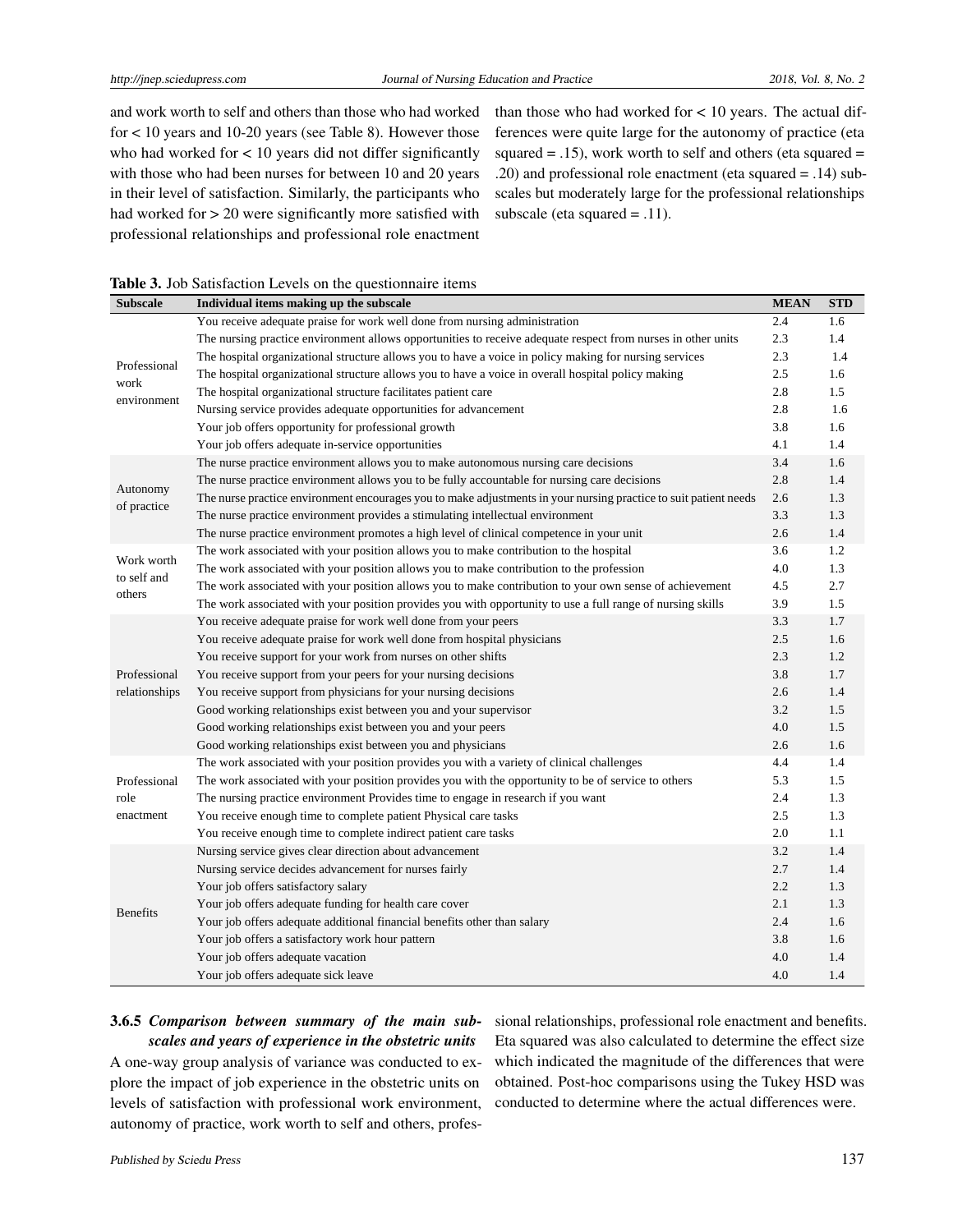| <b>Subscale</b>               | $\mathbf n$ | <b>Mean</b> | <b>SD</b> | Range | Cronbach's alpha |
|-------------------------------|-------------|-------------|-----------|-------|------------------|
| Professional work environment | 62          | 2.97        | 1.14      | 4.63  | .90              |
| Autonomy of practice          | 62          | 2.95        | 1.27      | 4.80  | .95              |
| Work worth to self and others | 62          | 3.93        | 1.28      | 4.75  | .93              |
| Professional relationships    | 62          | 2.90        | 1.19      | 4.88  | .72              |
| Professional role enactment   | 62          | 3.29        | 0.93      | 4.60  | $.80\,$          |
| <b>Benefits</b>               | 62          | 3.05        | 0.97      | 5.00  | .83              |

Table 4. Summary of the main scores for job satisfaction subscales

## Table 5. Independent samples *t*-test for the relationship between gender and the six subscales

|                               | Gender                              |            |                     |                 |
|-------------------------------|-------------------------------------|------------|---------------------|-----------------|
| <b>Subscale</b>               | Male $(n = 7)$<br>Female $(n = 55)$ |            | <i>t</i> -statistic | <i>p</i> -value |
|                               | <b>Mean</b> (SD)                    | Mean (SD)  |                     |                 |
| professional work environment | 3.49(1.42)                          | 2.92(1.10) | 1.26                | .130            |
| Autonomy of practice          | 3.54(1.78)                          | 2.90(1.18) | 0.93                | .030            |
| Work worth to self and others | 4.43 (1.49)                         | 3.88(1.27) | 1.07                | .790            |
| Professional relationships    | 3.49(1.40)                          | 2.84(1.16) | 1.36                | .350            |
| Professional role enactment   | 3.80(1.31)                          | 3.24(0.87) | 1.11                | .030            |
| <b>Benefits</b>               | 3.14(1.29)                          | 3.04(0.94) | 0.27                | .247            |



Figure 2. Comparison between gender and satisfaction with autonomy of practice

and benefits for the three groups was not significant (see Table 9). However, those who had been in the obstetric units

The difference in satisfaction with professional relationships for > 20 years showed more satisfaction with professional work environment and autonomy of practice and work worth to self and others as compared to the other groups. Those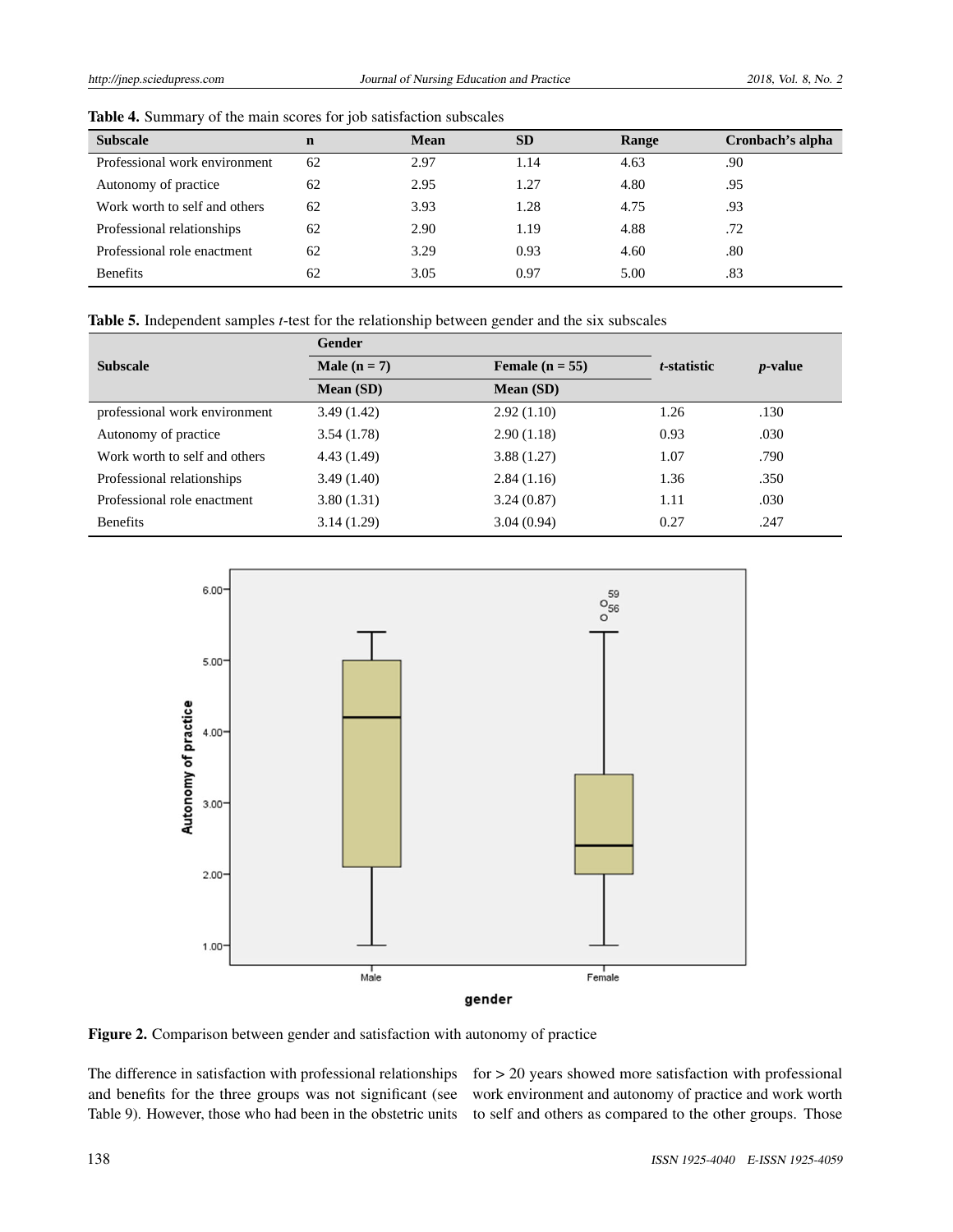who had worked for < 10 years demonstrated less satisfaction with professional role enactment than the other groups. The actual differences were quite large for autonomy of practice (eta squared = .17), work worth to self and others (eta squared

= .21) and professional role enactment (eta squared = .15) but only moderately large for professional work environment  $eeta$  squared = .11).



Figure 3. Comparison between gender and professional role enactment

## 3.7 Pearson product-moment correlation of the main job satisfaction subscales

There was a strong positive relationship between professional work environment and autonomy of practice  $(r = .86, p <$ .001), work worth to self and others  $(r = .63, p < .001)$ , professional relationships ( $r = .91$ ,  $n = 62$ ,  $p < .001$ ), professional role enactment ( $r = .75$ ,  $p < .001$ ) and benefits ( $r = .71$ , *p* = .001) (see Table 10).

Autonomy of practice had a strong positive correlation with all the other subscales: professional work environment  $(r =$ .86,  $p < .001$ ), work worth to self and others( $r = .76$ ,  $p < .001$ ) .001), professional relationships ( $r = .83$ ,  $p < .001$ ) professional role enactment ( $r = .82$ ,  $p < .001$ ) and benefits( $r = .50$ ,  $p < .001$ ). There was a positive strong correlation between work worth to self and others and professional work environment, autonomy of practice, professional relationships (*r* = .66,  $p < .001$ ) and professional role enactment ( $r = .71$ ,  $p < .001$ ) .001). However, there was only a medium positive correlation between work worth to self and others and benefits  $(r =$ .39, *p* < .001). Professional relationships had a strong positive relationship with professional role enactment (*r* = .76, *p* < .001) and benefits (*r* = .66, *p* < .001). Professional role

enactment had a medium positive relationship with benefits  $(r = .49, p < .001)$ .

#### 4. DISCUSSION

#### 4.1 Reliability of the tool

The tool (WQI) had a reliability coefficient of 0.93. The original tool had a very similar correlation coefficient of 0.94 (Whitley and Putzier 1994). A reliability coefficient of .93 is acceptable.<sup>[\[5,](#page-14-4)[8\]](#page-14-7)</sup>

The individual subscales also had high reliability coefficients which were: professional work environment (0.90), autonomy of practice (0.95), work worth to self and others (0.93), professional relationships (0.72), professional role enactment (0.80) and benefits (0.83). The original reliability coefficients reported by Whitley and Putzier (1994) were: professional work environment (0.87), autonomy of practice (0.84), work worth to self and others (0.79), professional relationships (0.80), professional role enactment (0.72) and benefits (0.79).

#### 4.2 Demographic characteristics

Most of the nurses were females. This was consistent with the national figures where 77% of Kenya's nurses are female and  $23\%$  are male,  $[12]$  though the current sample had fewer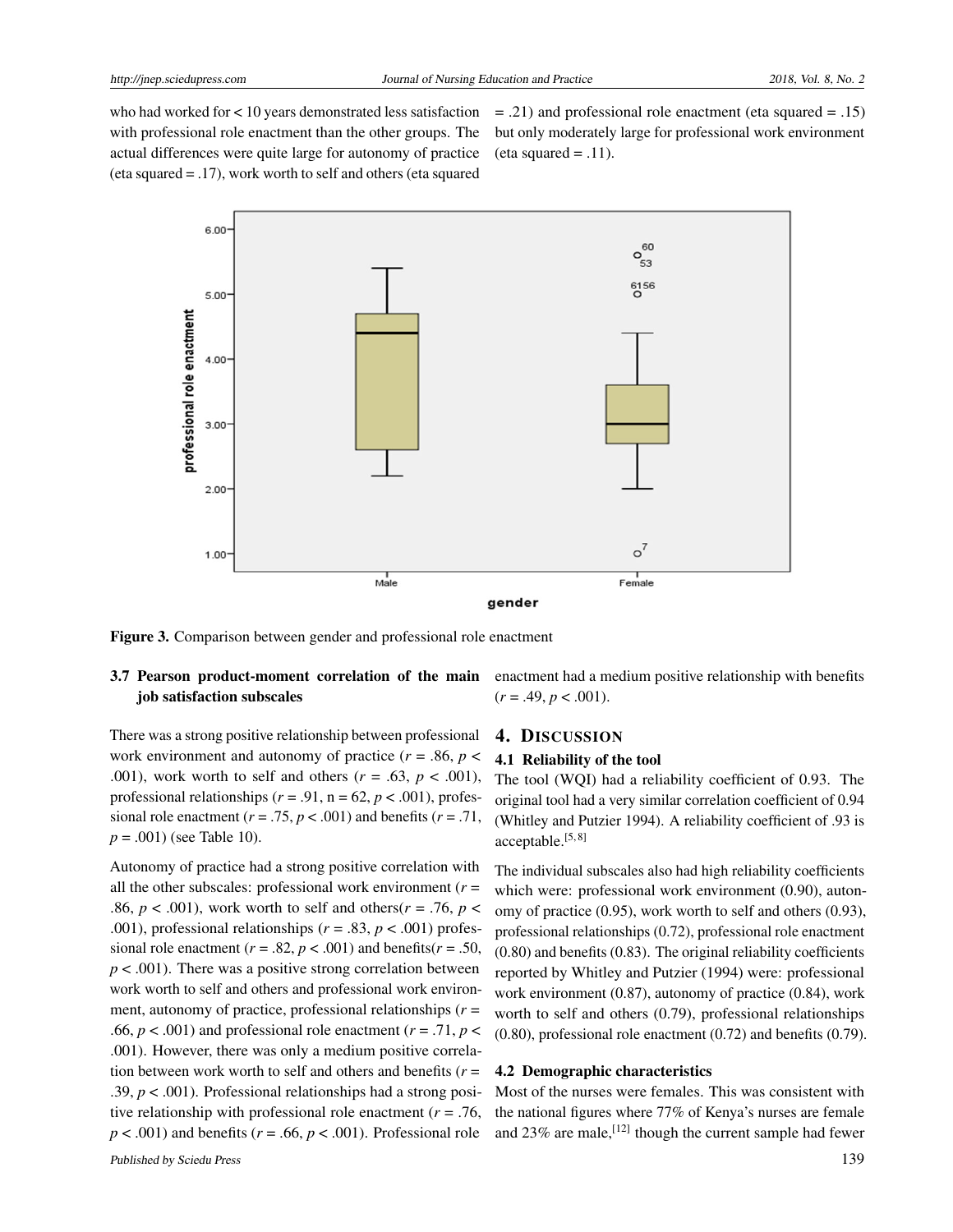males than the national sample. It is possible that there are fewer male nurses being deployed into the obstetric units, but the researcher could not establish this to be true. Men are still underrepresented in nursing.<sup>[\[13\]](#page-14-12)</sup> In Canada for example, the male nurses identified certain hindrances to joining nursing to include sexual stereotypes, lack of recruitment strategies, nursing as a female-oriented profession and a lack of male role models in the media. Men are about 5.8% of registered nurses in Canada; 10% in England and 20% in Italy.<sup>[\[13,](#page-14-12)[14\]](#page-14-13)</sup> There were fewer younger nurses than older nurses. This is partly because the obstetric units are specialty areas that require experience and specific training. The younger nurses may not have the experience needed to be deployed to such

areas. Currently there are fewer hospitals who train nurse midwives<sup>[\[15\]](#page-14-14)</sup> as the others are trained as general nurses who will take time before they are deployed to the obstetric units. Further, data from Kenya Health Workforce<sup>[\[12\]](#page-14-11)</sup> indicate that five percent of nurses are between 50 and 60 years old. Those between 41 and 50 years account for 31%. The rest are below 40 years old. The issue of retention cannot be under esti-mated as Gross et al.<sup>[\[16\]](#page-14-15)</sup> found that from 1999 to 2007, six percent of Kenyan nurses showed intention to out-migrate. About half of these had not worked for more than 10 years. These were the diploma and the degree holders who are also young and this lowers the number of younger nurses in an aging nursing workforce.<sup>[\[16\]](#page-14-15)</sup>

| <b>Subscales</b>              | Age group | ${\bf N}$      | mean | <b>Std. Deviation</b> |
|-------------------------------|-----------|----------------|------|-----------------------|
|                               | < 25      | $\overline{4}$ | 2.10 | .28                   |
|                               | $25 - 35$ | 12             | 2.61 | .65                   |
| Professional work environment | $36 - 45$ | 29             | 3.00 | 1.09                  |
|                               | $45+$     | 17             | 3.36 | 1.46                  |
|                               | Total     | 62             | 2.97 | 1.14                  |
|                               | < 25      | $\overline{4}$ | 1.85 | .66                   |
|                               | $25 - 35$ | 12             | 2.53 | .66                   |
| Autonomy of practice          | 36-45     | 29             | 2.83 | 1.24                  |
|                               | $45+$     | 17             | 3.69 | 1.42                  |
|                               | Total     | 62             | 2.95 | 1.27                  |
|                               | < 25      | $\overline{4}$ | 2.44 | $.38\,$               |
|                               | $25 - 35$ | 12             | 3.46 | .99                   |
| Work worth to self and others | $36 - 45$ | 29             | 3.84 | 1.11                  |
|                               | $45+$     | 17             | 4.79 | 1.37                  |
|                               | Total     | 62             | 3.93 | 1.28                  |
|                               | $<25\,$   | $\overline{4}$ | 1.66 | .47                   |
|                               | $25 - 35$ | 12             | 2.57 | .77                   |
| Professional relationships    | $36 - 45$ | 29             | 2.96 | $1.10\,$              |
|                               | $45+$     | 17             | 3.34 | 1.45                  |
|                               | Total     | 62             | 2.90 | 1.19                  |
|                               | $<25\,$   | $\overline{4}$ | 2.25 | $.84\,$               |
|                               | $25 - 35$ | $12\,$         | 3.02 | .55                   |
| Professional role enactment   | 36-45     | 29             | 3.23 | .92                   |
|                               | $45+$     | 17             | 3.84 | .91                   |
|                               | Total     | 62             | 3.29 | .93                   |
|                               | $<25\,$   | $\overline{4}$ | 2.13 | .37                   |
|                               | $25 - 35$ | 12             | 2.86 | .55                   |
| Benefits                      | $36 - 45$ | 29             | 3.27 | 1.02                  |
|                               | $45+$     | 17             | 3.01 | 1.09                  |
|                               | Total     | 62             | 3.05 | .97                   |

Table 6. Mean scores of levels of satisfaction with the main subscales for the different age groups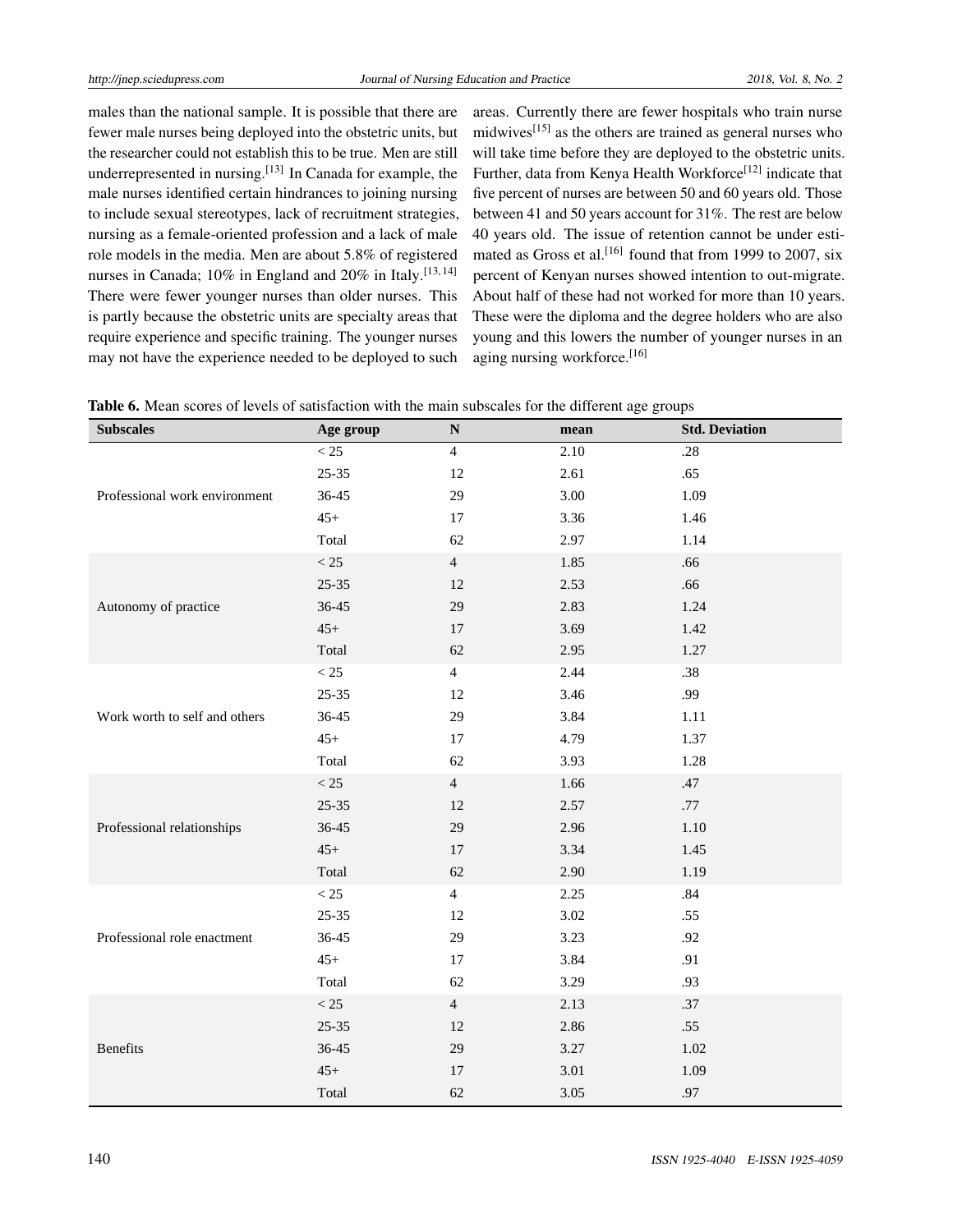

Figure 4. Comparison between age and professional relationships

| <b>Subscale</b>               | <b>Professional qualification</b> | ${\bf N}$                                                                                                                                                                                                                                                      | Mean | <b>Std.</b> deviation |
|-------------------------------|-----------------------------------|----------------------------------------------------------------------------------------------------------------------------------------------------------------------------------------------------------------------------------------------------------------|------|-----------------------|
|                               | Certificate                       | $\overline{7}$                                                                                                                                                                                                                                                 | 4.33 | 1.37                  |
| Professional work environment | Diploma                           | 49                                                                                                                                                                                                                                                             | 2.82 | .10                   |
|                               | Degree                            | 6                                                                                                                                                                                                                                                              | 2.52 | $.10\,$               |
|                               | Total                             | 62                                                                                                                                                                                                                                                             | 2.97 | 1.14                  |
|                               | Certificate                       | $\tau$                                                                                                                                                                                                                                                         | 4.71 | 1.24                  |
|                               | Diploma                           | 49                                                                                                                                                                                                                                                             | 2.69 | 1.08                  |
| Autonomy of practice          | Degree                            | 6                                                                                                                                                                                                                                                              | 2.93 | 1.29                  |
|                               | Total                             | 62<br>2.94<br>5.39<br>$\tau$<br>3.82<br>49<br>3.12<br>6<br>62<br>3.93<br>$\tau$<br>4.30<br>49<br>2.77<br>2.34<br>6<br>62<br>2.90<br>$\overline{7}$<br>4.23<br>3.18<br>49<br>3.10<br>6<br>62<br>3.29<br>$\tau$<br>3.16<br>3.06<br>49<br>2.86<br>6<br>3.05<br>62 |      | 1.27                  |
|                               | Certificate                       |                                                                                                                                                                                                                                                                |      | 1.48                  |
|                               | Diploma                           |                                                                                                                                                                                                                                                                |      | 1.15                  |
| Work worth to self and others | Degree                            |                                                                                                                                                                                                                                                                |      | .97                   |
|                               | Total                             |                                                                                                                                                                                                                                                                |      | 1.28                  |
|                               | Certificate                       |                                                                                                                                                                                                                                                                |      | 1.33                  |
|                               | Diploma                           |                                                                                                                                                                                                                                                                |      | 1.02                  |
| Professional relationships    | Degree                            |                                                                                                                                                                                                                                                                |      | 1.28                  |
|                               | Total                             |                                                                                                                                                                                                                                                                |      | 1.19                  |
|                               | Certificate                       |                                                                                                                                                                                                                                                                |      | 1.24                  |
|                               | Diploma                           |                                                                                                                                                                                                                                                                |      | .78                   |
| Professional role enactment   | Degree                            |                                                                                                                                                                                                                                                                |      | 1.22                  |
|                               | Total                             |                                                                                                                                                                                                                                                                |      | .93                   |
|                               | Certificate                       |                                                                                                                                                                                                                                                                |      | 1.18                  |
|                               | Diploma                           |                                                                                                                                                                                                                                                                |      | .94                   |
| <b>Benefits</b>               | Degree                            |                                                                                                                                                                                                                                                                |      | 1.14                  |
|                               | Total                             |                                                                                                                                                                                                                                                                |      | .97                   |

Table 7. The mean scores of levels of satisfaction with the main subscales for the three groups according to professional qualifications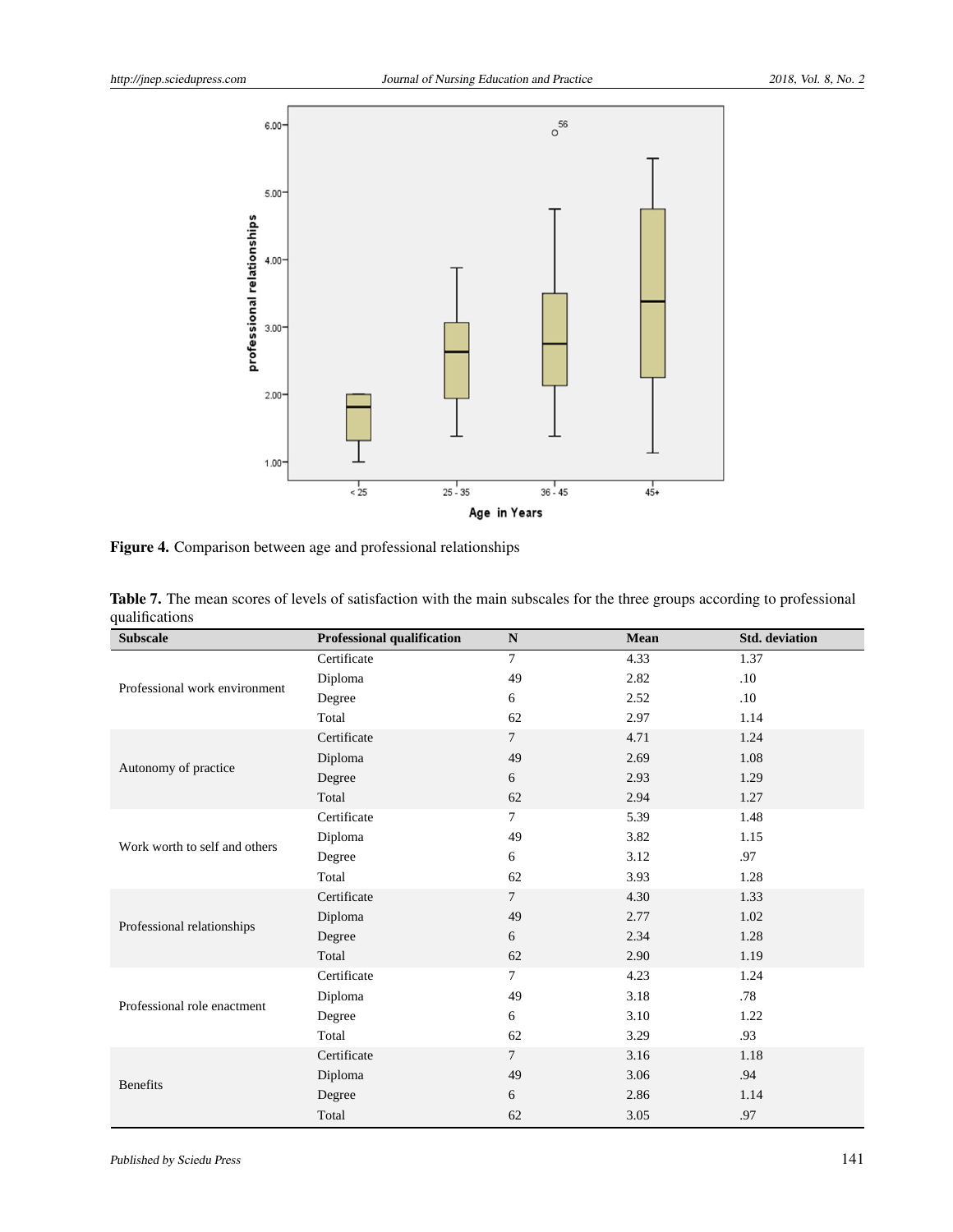#### Table 8. Comparison between the main scores for job satisfaction and job experience in nursing

| <b>Subscales</b>              | <b>Sum of Squares</b> | df           | <b>Mean Square</b> | $\mathbf{F}$ | Sig. |
|-------------------------------|-----------------------|--------------|--------------------|--------------|------|
|                               | 7.14                  | $\mathbf{2}$ | 3.57               |              |      |
| Professional work environment | 72.05                 | 59           | 1.22               | 2.92         | .06  |
|                               | 79.19                 | 61           |                    |              |      |
|                               | 14.63                 | $\sqrt{2}$   | 7.31               |              |      |
| Autonomy of practice          | 83.55                 | 59           | 1.42               | 5.17         | .01  |
|                               | 98.17                 | 61           |                    |              |      |
|                               | 20.03                 | $\sqrt{2}$   | 10.02              |              |      |
| Work worth to self and others | 80.62                 | 59           | 1.37               | 7.33         | .00  |
|                               | 100.65                | 61           |                    |              |      |
|                               | 9.60                  | $\mathbf{2}$ | 4.80               |              |      |
| Professional relationships    | 76.18                 | 59           | 1.29               | 3.72         | .03  |
|                               | 85.78                 | 61           |                    |              |      |
|                               | 7.63                  | $\mathbf{2}$ | 3.81               |              |      |
| Professional role enactment   | 45.15                 | 59           | .77                | 4.99         | .01  |
|                               | 52.77                 | 61           |                    |              |      |
|                               | 2.80                  | 2            | 1.40               |              |      |
| <b>Benefits</b>               | 54.48                 | 59           | .92                | 1.51         | .23  |
|                               | 57.27                 | 61           |                    |              |      |

Table 9. Comparison between summary of the main scores for job satisfaction and job experience in obstetric unit

| <b>Subscales</b>              | <b>Sum of Squares</b> | df             | <b>Mean Square</b> | $\mathbf{F}$ | Sig. |
|-------------------------------|-----------------------|----------------|--------------------|--------------|------|
|                               | 8.53                  | $\overline{c}$ | 4.27               |              |      |
| Professional work environment | 70.66                 | 59             | 1.20               | 3.56         | .04  |
|                               | 79.19                 | 61             |                    |              |      |
|                               | 16.43                 | $\mathbf{2}$   | 8.22               |              |      |
| Autonomy of practice          | 81.74                 | 59             | 1.39               | 5.93         | .01  |
|                               | 98.17                 | 61             |                    |              |      |
|                               | 21.                   | $\mathbf{2}$   | 10.64              |              |      |
| Work worth to self and others | 79.38                 | 59             | 1.35               | 7.91         | .00. |
|                               | 100.65                | 61             |                    |              |      |
|                               | 7.03                  | 2              | 3.51               |              |      |
| Professional relationships    | 78.75                 | 59             | 1.34               | 2.63         | .08  |
|                               | 85.78                 | 61             |                    |              |      |
|                               | 7.96                  | $\mathbf{2}$   | 3.98               |              |      |
| Professional role enactment   | 44.82                 | 59             | .76                | 5.24         | .01  |
|                               | 52.77                 | 61             |                    |              |      |
|                               | 1.15                  | $\mathbf{2}$   | .57                |              |      |
| <b>Benefits</b>               | 56.13                 | 59             | .95                | .60          | .55  |
|                               | 57.27                 | 61             |                    |              |      |

## 4.3 Satisfaction with individual items

The nurses were most satisfied with the perception that their work provides them with the opportunity to serve others, their sense of achievement, having a variety of clinical challenges, and having adequate in-service opportunities. This was an indication that the altruistic nature of nursing has not changed and nurses are more interested in helping the sick meet their daily cares. This adds to an increasing body of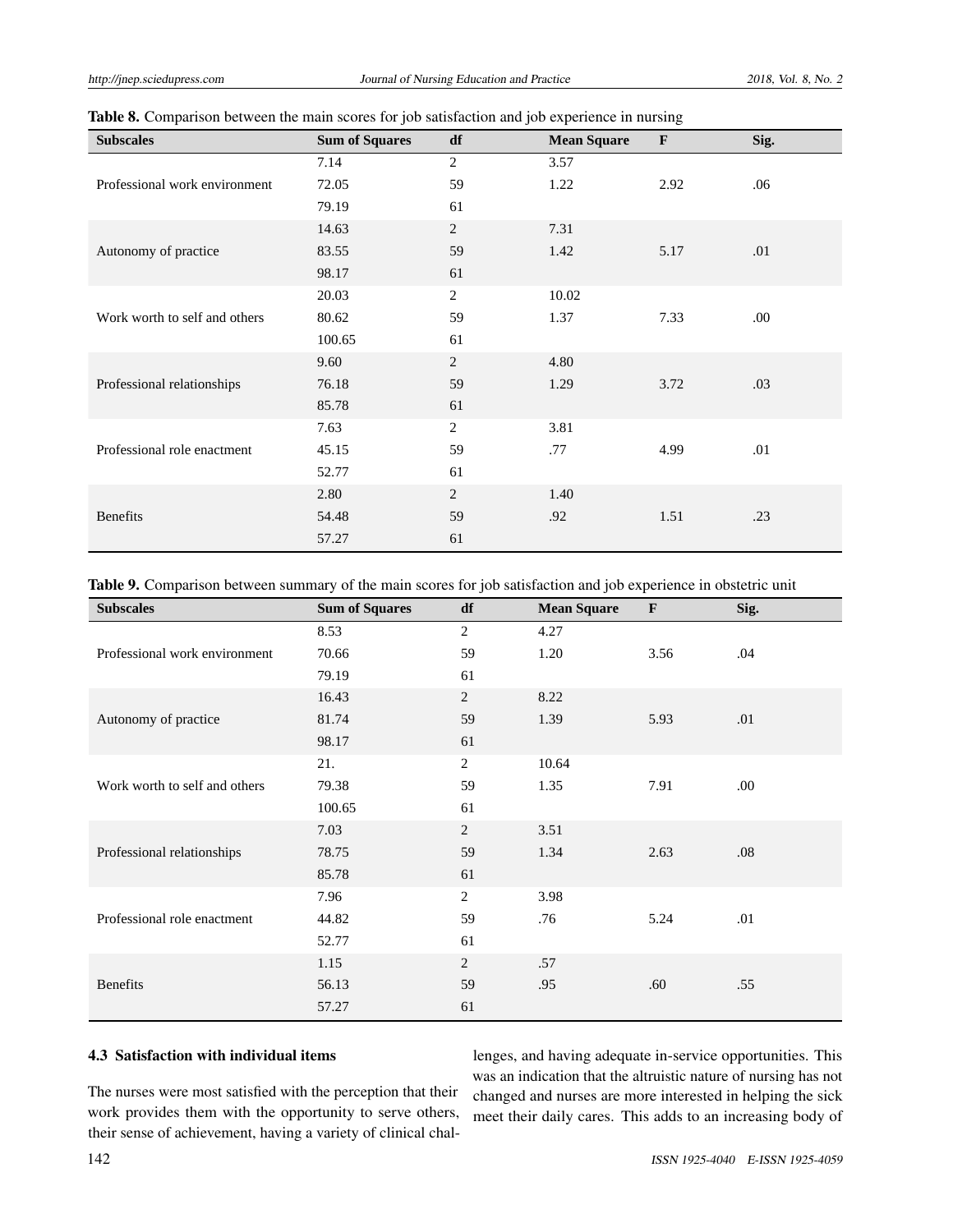knowledge where for example, Choi et al.<sup>[\[1\]](#page-14-0)</sup> in Hong Kong also expressed that the factors that attract people to nursing include interesting and challenging work and the ability to help others. Similarly, Doef et al.<sup>[\[17\]](#page-14-16)</sup> highlighted that pro-

viding comfort for patients and the knowing that patients are provided with adequate care were linked to increased job satisfaction. The findings are the same despite cultural differences in the study settings.

|                         | <b>Subscales</b>    | <b>Professional</b> | <b>Autonomy</b> | Work worth            | <b>Professional</b> | <b>Professional</b> |                 |
|-------------------------|---------------------|---------------------|-----------------|-----------------------|---------------------|---------------------|-----------------|
| Subscales               | Correlations        | work<br>environment | of practice     | to self and<br>others | relation-<br>ships  | role<br>enactment   | <b>Benefits</b> |
| Professional            | Pearson correlation |                     | $.86**$         | $.63**$               | $.92**$             | $.75**$             | $.71***$        |
| work                    | Sig. (2-tailed)     |                     | .000            | .000                  | .000                | .000                | .000            |
| environment             | N                   | 62                  | 62              | 62                    | 62                  | 62                  | 62              |
|                         | Pearson correlation |                     |                 | $.76**$               | $.83**$             | $.82**$             | $.50**$         |
| Autonomy of<br>practice | Sig. (2-tailed)     |                     |                 | .000                  | .000                | .000                | .000            |
|                         | N                   |                     | 62              | 62                    | 62                  | 62                  | 62              |
| Work worth              | Pearson correlation |                     |                 | $\mathbf{1}$          | $.66***$            | $.71**$             | $.39**$         |
| to self and             | $Sig. (2-tailed)$   |                     |                 |                       | .000                | .000                | .000            |
| others                  | N                   |                     |                 | 62                    | 62                  | 62                  | 62              |
| Professional            | Pearson correlation |                     |                 |                       | $\mathbf{1}$        | $.76***$            | $.66**$         |
| relationships           | $Sig. (2-tailed)$   |                     |                 |                       |                     | 000                 | .000            |
|                         | N                   |                     |                 |                       | 62                  | 62                  | 62              |
| Professional            | Pearson correlation |                     |                 |                       |                     | $\mathbf{1}$        | $.49**$         |
| role                    | Sig. (2-tailed)     |                     |                 |                       |                     |                     | .000            |
| enactment               | N                   |                     |                 |                       |                     | 62                  | 62              |
|                         | Pearson correlation |                     |                 |                       |                     |                     | $\mathbf{1}$    |
| <b>Benefits</b>         | $Sig. (2-tailed)$   |                     |                 |                       |                     |                     |                 |
|                         | N                   |                     |                 |                       |                     |                     | 62              |

\*\*-Correlation is significant at the .001 level (2-tailed)

The nurses in the obstetric units were found to be relatively satisfied with having clinical challenges which are many in the obstetric units and this may be something that nurses look forward to every day. The fact that having adequate in-service opportunities scored relatively higher was commendable. The regulatory body for nurses has in the last one year declared that each nurse shall engage in a minimum of 40 hours of continuing professional development (CPD) per annum before the three yearly relicensure.[\[15,](#page-14-14) [18,](#page-14-17) [19\]](#page-14-18) This is an increment from a previous 20 hours of CPD every three years and it seems in-service opportunities are still adequate to meet this need. However, the nurses felt they were not getting enough time to accomplish indirect patient care tasks. There is no available data to show why the nurses in this study felt this, but anecdotal evidence indicate that the nurses spend more than half the time carrying out patient documentation and carrying out non-essential nursing tasks like clerical work. Although nurses elsewhere do not appreciate many tasks that are not directly related to patient care.<sup>[\[1,](#page-14-0) [16\]](#page-14-15)</sup> There was less satisfaction with satisfactory salary among the nurse midwives in the public hospitals. Nurses working in the non-government sectors in one of the East African

countries were more dissatisfied with their pay than their counterparts in the public sector, findings that concurred with those of South African nurses.<sup>[\[20\]](#page-14-19)</sup> Among the benefits, the nurses were relatively more satisfied with the hour pattern, sick leave and adequate vacation. Flexibility with scheduling gives them time to attend to other personal matters and nurses are satisfied by convenient job schedules that allow them to meet their personal and family needs.<sup>[\[21\]](#page-14-20)</sup>

## 4.4 Satisfaction with main subscales

From the six subscales, three were hygiene factors. These were: professional work environment, professional relationships and benefits. The other three were motivation factors: autonomy of practice, work worth to self and others and professional role enactment. The nurses were most satisfied with work worth to self and others, supporting findings by Doef et al.<sup>[\[17\]](#page-14-16)</sup> who found that nurses in East Africa feel more accomplished. South African nurses were found to be mod-erately accomplished Gaki et al.<sup>[\[22\]](#page-14-21)</sup> The findings from South Africa can be compared with those in Kenya since there are cultural similarities between the two countries.

The participants in this study felt more satisfied with profes-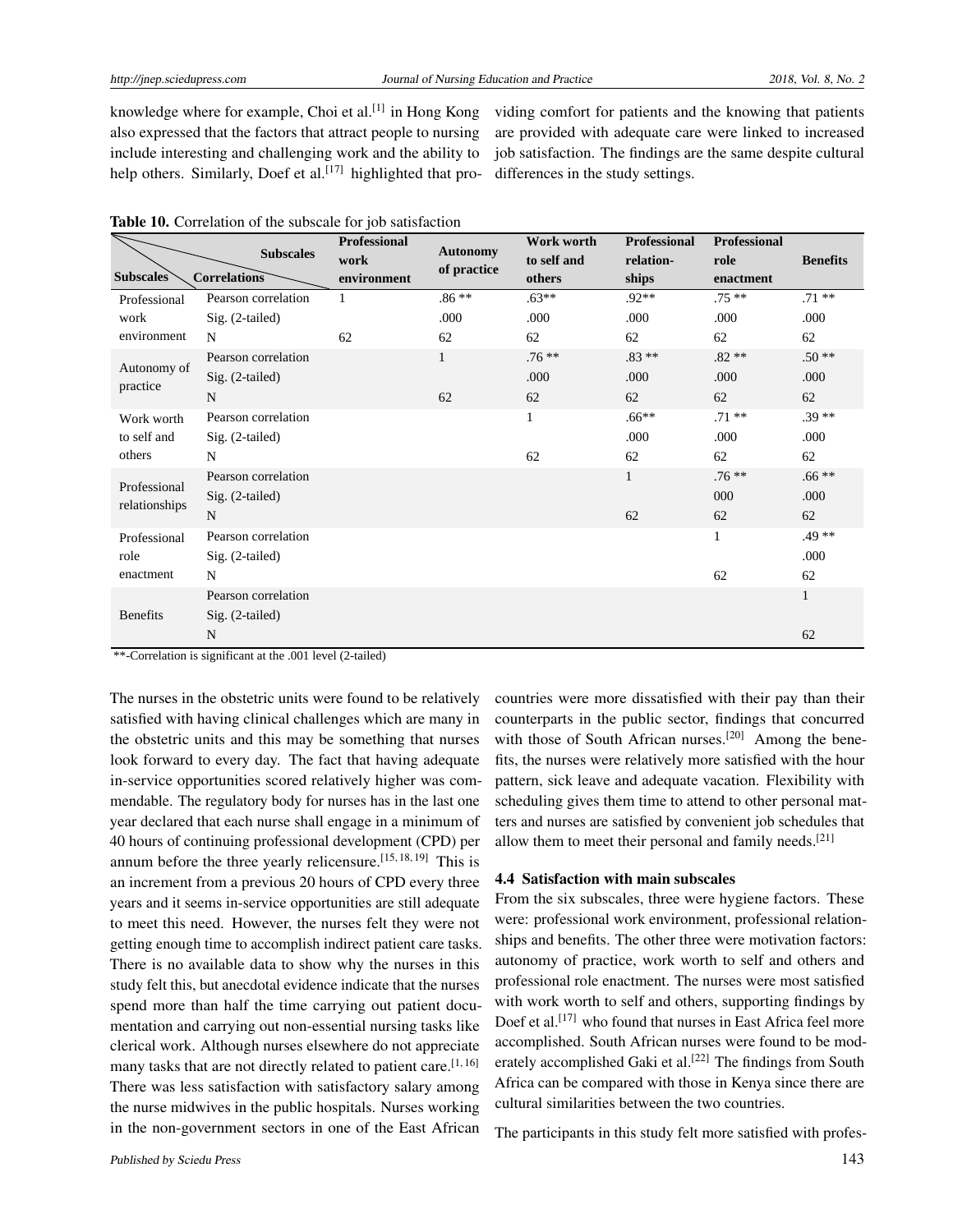sional role enactment, supporting findings of Hayes et al.<sup>[\[23\]](#page-14-22)</sup> through a meta-analysis of studies from different cultures, who found that providing patients with the needed care gives a sense of value and reward to nurses. There was less satisfaction with autonomy of practice. Autonomy of practice is an important aspect of job satisfaction.<sup>[\[2,](#page-14-1) [3,](#page-14-2) [24\]](#page-14-23)</sup> It has however been reported worldwide to be actively discouraged by employers<sup>[\[23\]](#page-14-22)</sup> and this could be the reason the nurses did not perceive satisfaction with autonomy of practice. The scope of practice as guided by the nursing council of Kenya also discourages nurses from being able to control their own work and having control of their decisions.<sup>[\[15\]](#page-14-14)</sup> Nurses are usually expected to operate within the doctors' orders and cannot alter a patient's care without consulting with the doctors. There was relative dissatisfaction with professional relationships. Findings in the western countries indicate that the most satisfying factors for nurses are relationships with peers and physicians.[\[3\]](#page-14-2) The need for professional relationships for the nurse practitioners in USA may be understandably low<sup>[\[3\]](#page-14-2)</sup> because of their autonomous way of practice but it is expected that the nurse midwives in Kenya would find the relationships essential since the nursing patient care tasks are dependent on the medical care.

#### 4.5 Comparison between gender and job satisfaction

Male nurses were more satisfied with two subscales; autonomy of practice and professional role enactment than their female counterparts. The satisfaction with other subscales was the same for both males and females. Similarly, Al-Dossary et al.<sup>[\[21\]](#page-14-20)</sup> found no significant relationship between gender and job satisfaction. This is perhaps because the males were only 11.3% of the population, there may not have been sufficient gender diversity to detect the differences. The higher satisfaction with autonomy of practice and professional role enactment among the male nurses could be because most of the time the male nurses are in management positions and that is why they were more satisfied with being in control of their work and more sense of achievement since administrative positions are associated with motivation itself and to satisfaction.[\[22\]](#page-14-21) It was established that male nurses earned more, felt they had better job security and got better employment opportunities in nursing.<sup>[\[14\]](#page-14-13)</sup> More male nurses felt they had a workplace support network.

## 4.6 Comparison between age, work experience and job satisfaction

The older nurses and those who had worked longer experienced more satisfaction with almost all the subscales. These findings are consistent with those of Li et al. and Wang et  $al.$ <sup>[\[2,](#page-14-1) [25\]](#page-14-24)</sup> who confirmed that years of experience is positively correlated with job satisfaction. Older nurses with more

years of experience are more satisfied with their jobs.<sup>[\[23\]](#page-14-22)</sup> Individual characteristics do not determine job satisfaction for nurses at all.<sup>[\[26\]](#page-14-25)</sup> It is expected that as nurses age in their career, they are able to make independent decisions, relate well with co-workers especially the physicians, gain expertise in their work and hold higher/managerial positions in their units. Promotions and fringe benefits are frequently based on one's age and amount of experience thus the older nurses might have access to these benefits and therefore perceive their jobs more positively. It is possible that the older nurses have settled in their careers and are now focusing their energies on improving the career and serving the communities.

The perception of job satisfaction is being influenced by generational differences among the nurses.[\[24,](#page-14-23) [27,](#page-14-26) [28\]](#page-14-27) The nursing workforce in this study comprised of three generations, baby boomers (1946-1964), generation Xers (1965-1979) and Nexters (Generation Y) (1980-2000). This classifica-tion was done in the USA but Mucheru<sup>[\[29\]](#page-14-28)</sup> used the same to describe the Kenyan work force. The sample in the current study also fit in this classification. The generation Xers and Nexters want less bureaucracy and more autonomy. They want to be part of every decision that is made. The structure of the Kenyan public hospitals is that decisions are made from the central government; these young nurses may feel they are not participating adequately in decision and policy making thus feeling dissatisfied with their job. All the nurses regardless of age were relatively dissatisfied with their benefits (see Table 8), contradicting the findings of  $Gaki^{[22]}$  $Gaki^{[22]}$  $Gaki^{[22]}$ who suggested that remuneration especially concerned older nurses. The satisfaction with benefits in this study also did not significantly differ with job experience whereas Li et  $al$ <sup>[\[2\]](#page-14-1)</sup> found that there is more satisfaction when one has a longer work experience.

## 4.7 Comparison between professional qualification and job satisfaction

The certificate holders who have less academic qualifications than the diploma and the degree holders were more satisfied with their jobs. Nurses who are older, have more years of nursing experience and more years of experience in the current unit are more likely to have a lower level of nursing education. This would be expected because until the 1990s nurses in Kenya were not being trained at the degree level. When the program was introduced, it was not clear what the roles of the graduate nurses would be and therefore many young people did not embrace it. Nevertheless, Gurkova et al. and Wang et al.<sup>[\[25,](#page-14-24)[26\]](#page-14-25)</sup> found that educational level was not significantly related to job satisfaction. It appears the studies that are conducted in specialty areas like critical care and obstetric units have job satisfaction influenced by ed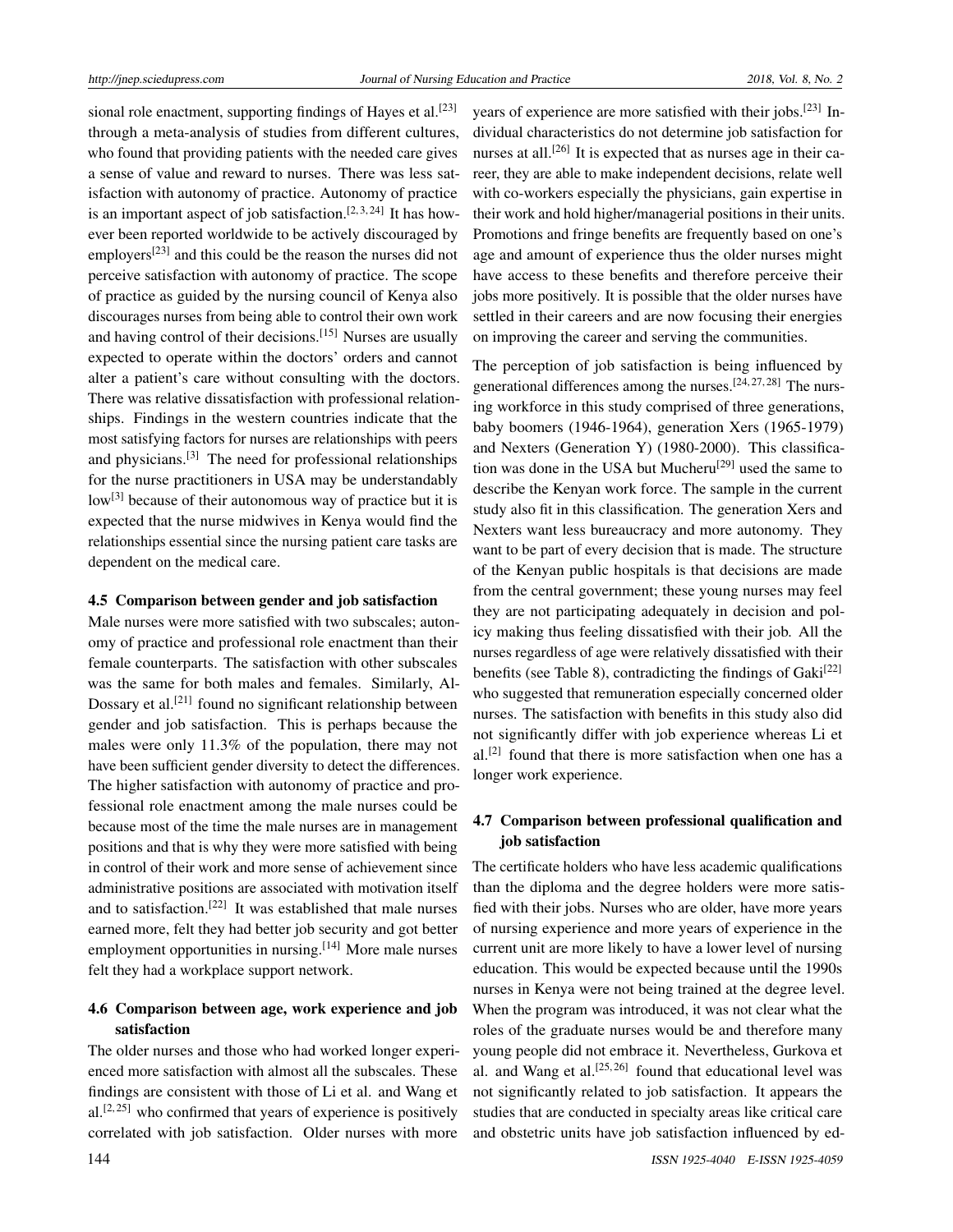ucational level unlike other general areas where education level has minimal impact on job satisfaction. One can argue that nurses in specialty areas need specific training which is conducted at only certain educational level whereas for the general areas, basic training may be adequate to provide the required patient care.

#### 4.8 Correlation between the main subscales

The subscales positively correlated with one another, that is the motivation factors positively correlated with the hygiene factors. This means if nurses were satisfied with one subscale, they were likely to be satisfied with all the others and vice versa. A combination of factors contribute to job satisfaction.[\[23\]](#page-14-22) Further, job satisfaction generally acts like a pendulum in which the "self" is the central axis and the "self" can stabilize satisfaction and direct the effect on other variables on staff satisfaction.<sup>[\[30\]](#page-14-29)</sup> They further assert that the job satisfaction phenomenon rounds out the individual's self and so it is the nurses themselves that should strive, plan, keep and promote job satisfaction.

## 5. CONCLUSION

The nursing workforce in the obstetric units comprises of mostly females, who are above 36 years, have been in nursing for more than 20 years but have been in the obstetric units for fewer years. This study points out that nurses are still more interested in service work and developing themselves professionally by having clinical challenges and having adequate in-service opportunities. Nurses are displeased when they are not able to complete direct patient care tasks and they do not receive adequate remuneration that corresponds to how much they are giving to the patients and the institutions in which they work. The nurses working in the obstetric units are relatively more satisfied with professional role enactment and work worth to self and others than professional work environment, autonomy of practice, professional relationships and benefits. They are more satisfied with the motivation factors than with the hygiene factors.Similar to many other studies, there were no significant differences in job satisfaction between the male and the female nurses. The study also reveals that all aspects of the job are essential for job satisfaction to be realized. The aspects are interrelated and a reduction in one aspect directly is correlated with a reduction in the other.

## 5.1 Limitations

This research has generated some significant findings but there are some limitations that need to be acknowledged. First, the sample size was quite small as compared to the whole nursing workforce and the participants were picked from only two public hospitals using convenience sampling

method. Generalization of these findings to other lower level and higher level hospitals as well as private hospitals is therefore limited. Secondly, the work quality index (WQI) questionnaire had scores ranging from 1 to 7 with 1 representing not satisfied and 7 representing satisfied. The middle scores were not explicit on the level of satisfaction or dissatisfaction and thus may have been ambiguous for the participants to complete and in such a case many participants may have tended to tick the middle score. Thirdly, the unavailability of published research from Kenya and generally Africa made it difficult to compare the current findings with those from the western countries since their applicability to Kenya is not certain.

## 5.2 Implications for practice

The findings of this research add to a body of knowledge that exists mainly from western countries about factors that influence nurses' job satisfaction. The nurse midwives have shown less satisfaction with many factors of the job, both the motivation and the hygiene factors. There is therefore need to focus on ways that increase the satisfaction and this requires collaboration between nurse managers and the policy maker which is the government of Kenya. The work conditions should be refurbished to ensure it meets the requirements of a professional work environment. Borrowing from the magnet characteristics of the USA hospitals seems would help create job satisfaction for nurse midwives which in turn would ensure quality nursing care for patients and retention of professional nurses. Such changes require immense financial support and therefore the ministry of finance need to relook at the annual allocation to the ministry of health as it seems traditionally it has not adequately provided for the ministry of health.

#### 5.3 Implications for further research

Little seems to have been done to explore the impact of the degree in nursing to health care provision since its inception in the 1990s. A study to explore the perceptions of those who have undergone this training would help unravel the reasons behind high turnover and high attrition rates both during training and while working. The poor relationship between nurse midwives and physicians need to be investigated further so as to enhance communication and collaboration between the two teams. Future research should consider a larger sample possibly a national sample to include nurse midwives from all levels of health care provision and those from the private sector.

## CONFLICTS OF INTEREST DISCLOSURE

The author declares that there is no conflict of interest.